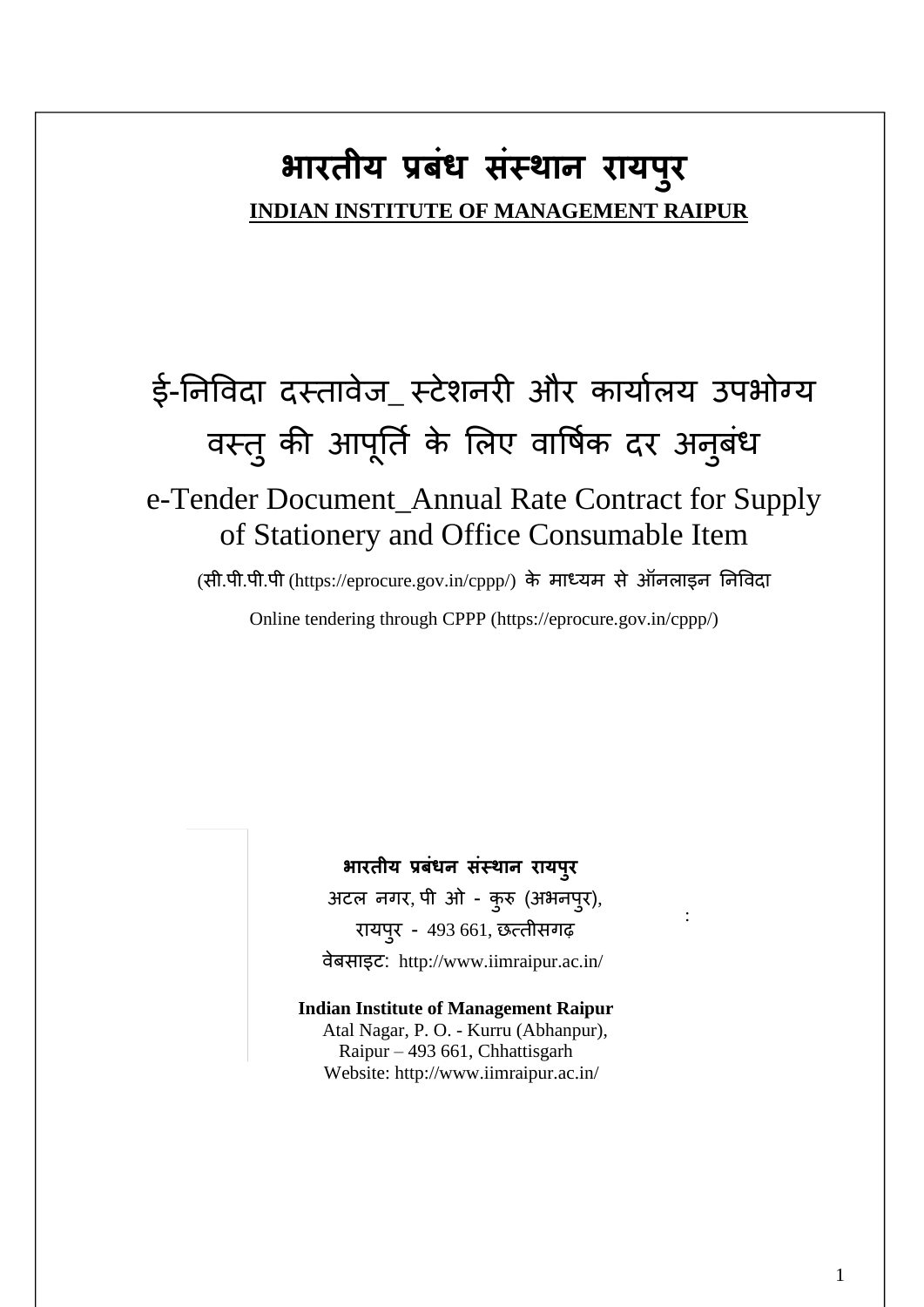# <u>विषय-सूची</u>

# Contents

| $S$ No<br>संख्या.नं | <b>Particular</b><br>विशेष                                                                                     | Page No<br>पेज सं. नं |
|---------------------|----------------------------------------------------------------------------------------------------------------|-----------------------|
| 1.                  | Notice Inviting Tender / निविदा आमंत्रित सूचना                                                                 | $03-04$               |
| 2.                  | PART-1_TECHNICAL BID<br>भाग -1 तकनीकी बोली<br>$\triangleright$ Terms & Conditions<br>Eligibility Criteria<br>➤ | $05-09$<br>$10 - 10$  |
|                     | Annexures w.r.t eligibility criteria/ अनुलग्नक-पात्रता<br>मानदंड (Annexure I,II,III,IV,V,VI)                   | $10-16$               |
|                     | <b>Instructions for Online Bid Submission</b><br>ऑनलाइन बोली प्रस्तुत करने के निर्देश                          | 17-19                 |
| 3.                  | PART-2_Financial Bid<br>भाग -2 वित्तीय बोली                                                                    | $20 - 27$             |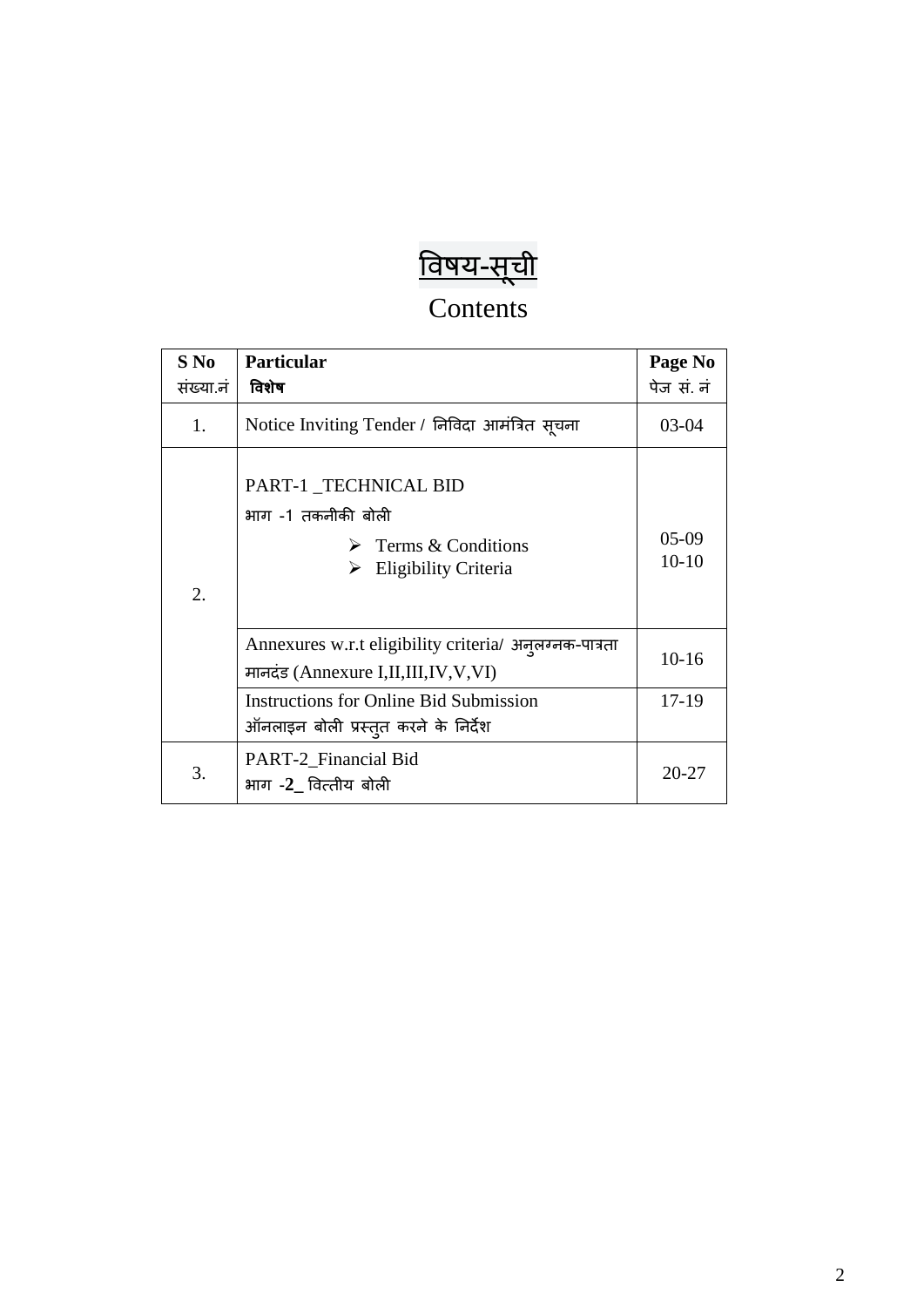# निविदा आमंत्रित सूचना **NOTICE INVITING TENDER**

भारतीय प्रबंध संस्थान, रायपुर में स्टेशनरी और कार्यालय उपभोज्य वस्तुओं की आपूर्ति के लिए दो बोली प्रणाली तकनीकी बोली (भाग- I) और वित्तीय बोली (भाग- II) के तहत प्रतिष्ठित और अन्भवी एजेंसियों से IIM रायपूर ई-टेंडर (CPP पोर्टल के माध्यम से ऑनलाइन निविदा) आमंत्रित करता है।

IIM Raipur invites e-tender (online tender through CPP Portal) from reputed and experienced agencies under two bid system Technical Bid (Part-I) & Financial Bid (Part-II) for supply of Stationery and Office consumable items at IIM Raipur.

अनुसूची और निविदा के अन्य विवरण निम्नानुसार हैं:

The schedule and other details of Tender are as under:

| <b>Tender Name</b>                  | Annual Rate Contract for Supply of Stationery and |
|-------------------------------------|---------------------------------------------------|
|                                     | Office Consumable item                            |
| Tender No.                          | IIMR/Tender/2019/03                               |
| <b>Estimated Cost</b>               | Rs.7,00,000/- (Rupees Seven Lakh Only) inclusive  |
|                                     | of all taxes and charges.                         |
| <b>Published Date</b>               | 08.08.2019                                        |
| Bid Document download start date    | 08.08.2019                                        |
| Bid Document download end date      | 28.08.2019                                        |
| Last date & time for receipt of Bid | 28.08.2019 at 03:30 PM                            |
| Date of Opening of Technical Bid    | 29.08.2019 at 03:35 PM                            |
| Date of Opening of Financial Bid    | To be intimated later                             |
| Tender Fee (Non-refundable)         | Rs.500/- (Rupees Five Hundred only)               |
| <b>EMD</b> (Earnest Money Deposit)  | Rs.20,000/- (Rupees Twenty Thousand only)         |
| Location of the work                | IIM Raipur, Atal Nagar, P. O. - Kurru             |
|                                     | (Abhanpur), Raipur – 493 661, Chhattisgarh        |
| <b>Contact Person Name</b>          | Mr. Ashwani Bhardwaj, SPO                         |
|                                     | Mobile: 9179858388                                |
|                                     | Phone: 0771-2474-705                              |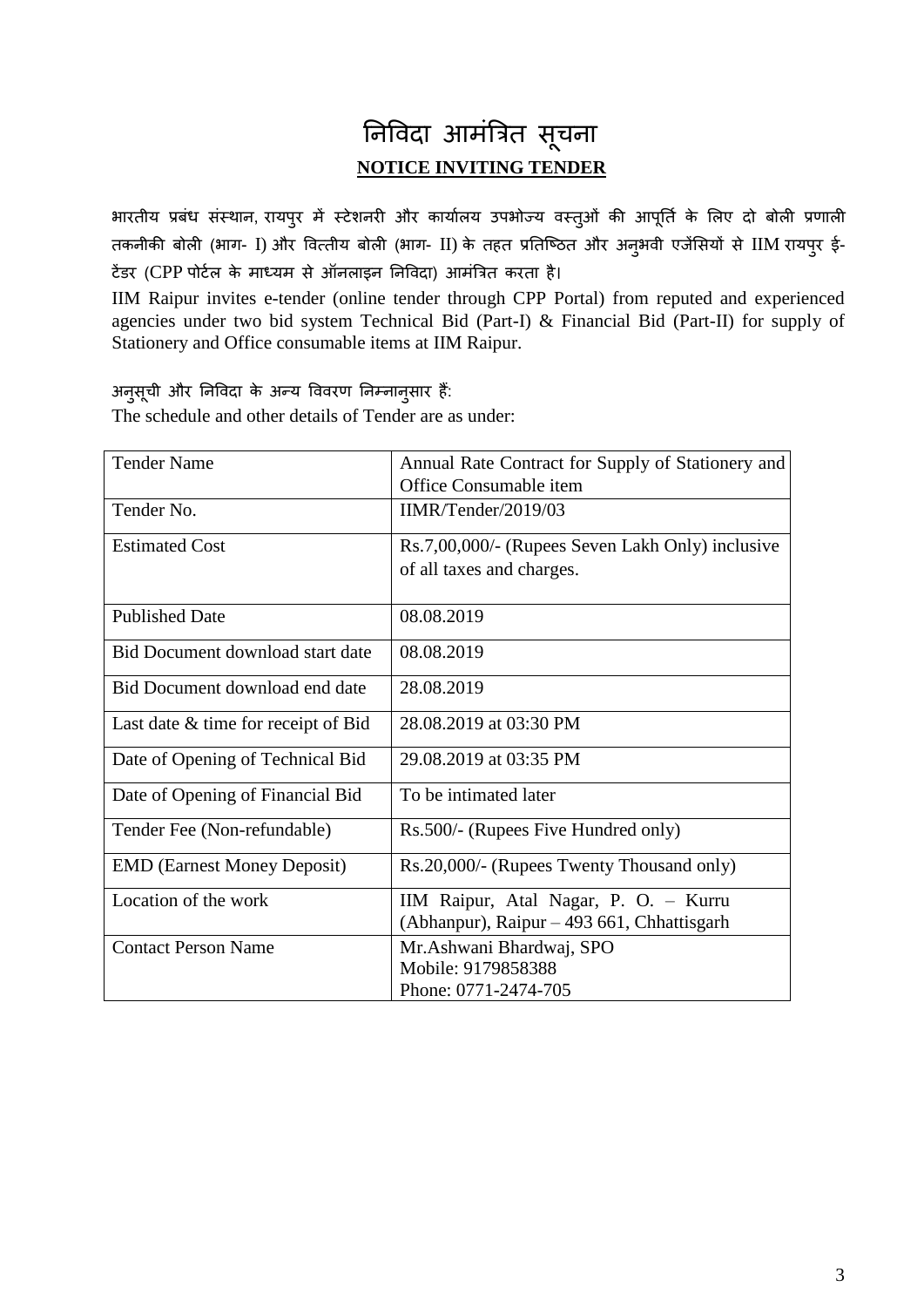This tender document containing eligibility criteria, scope of work, terms and conditions, specification and other documents, can be seen/downloaded at/from the Central Public Procurement (CPP) Portal https://eprocure.gov.in or Indian Institute of Management Raipur website[:](http://www.iimu.ac.in/) [www.iimraipur.ac.in](http://www.iimraipur.ac.in/) .

This tender is required to be uploaded on the website [https://eprocure.gov.in](https://eprocure.gov.in/) and no where else as it will be opened online at this site only.

The tenderer shall deposit tender processing fees of Rs.500/- (Rupees Five Hundred only) and Earnest Money of Rs.20,000/- (Rupees Twenty Thousand only) through Demand Draft drawn in favour of "**Indian Institute of Management Raipur**" payable at Raipur through a scheduled bank only.

The tenderer shall sign and stamp each page of this tender document as taken of having read, understood and comply with tender, the terms and conditions contained herein.

**Manual bid/tender will not be accepted under any circumstances. Incomplete bid (Technical & Financial) /documents shall be rejected without giving any reason.** 

**Chief Administrative Officer**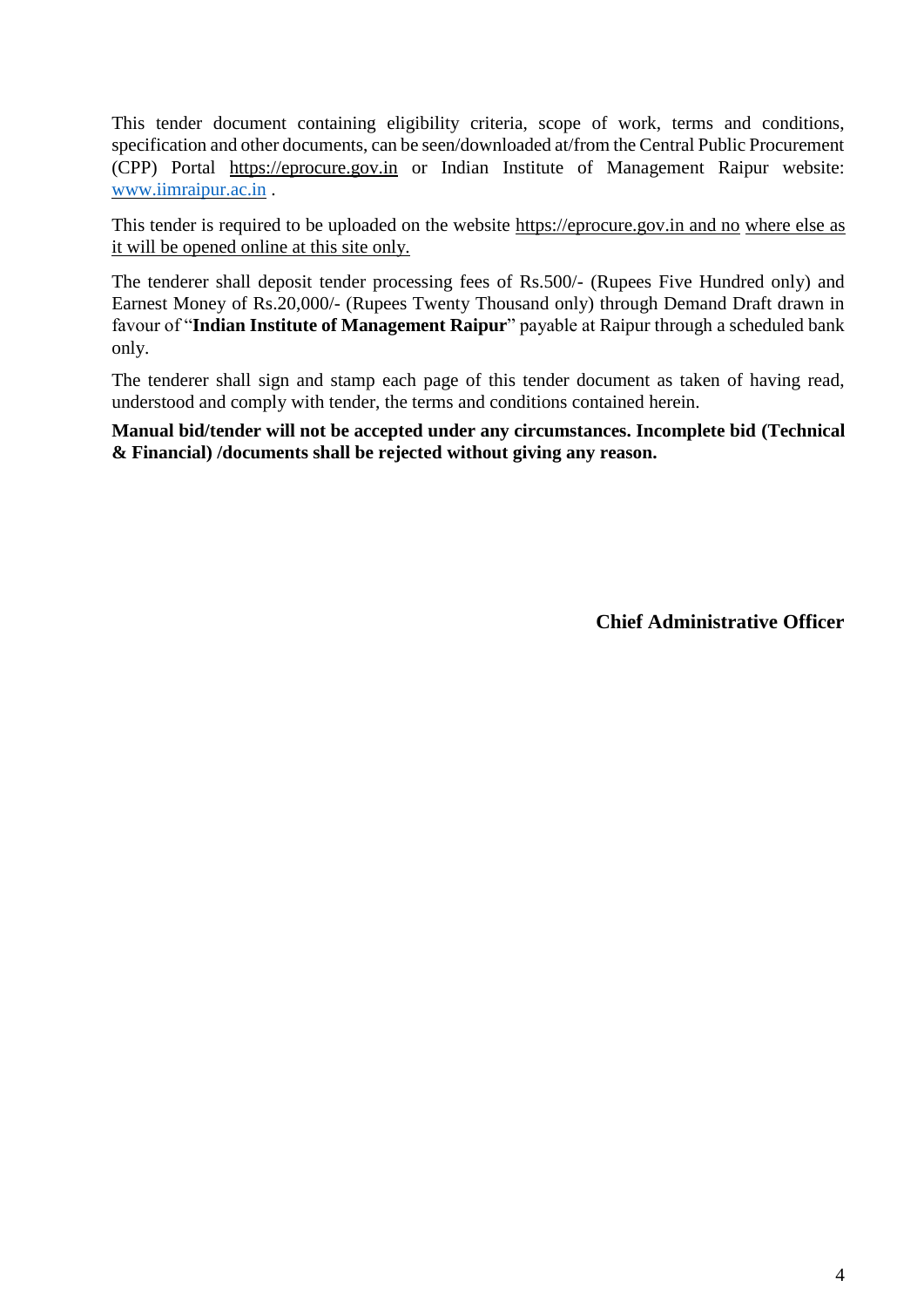# भाग -1: तकिीकी बोली **PART-I: TECHNICAL BID**

**Annual Rate Contract for Supply of Stationery and Office Consumable item**  स्टेशनरी और कार्यालय उपभोग्य वस्तु की आपूर्ति के लिए वार्षिक दर अनूबंध

### **Terms and Conditions of Contract**

- 1. *Preparation and submission of Tender:* The tender should be submitted in two parts i.e. Technical Bid and Financial Bid. For submission of bids, all interest bidders have to register online on e-procurement portal. After registration, bidders shall submit their Technical Bid and Financial Bid documents online on [http://eprocure.gov.in](http://eprocure.gov.in/) duly signed and sealed on each page of Tender. For details, Kindly see page 17-19 of the tender: Instructions of Online Bid Submission.
- 2. *Earnest Money Deposit (EMD):* The tenderer shall deposit Earnest Money of Rs. 20,000 /- (Rupees Twenty Thousand Only) through Demand Draft drawn in favour of **"**Indian Institute of Management Raipur" payable at Raipur**"**. The Earnest money deposit will be refunded to the tenderers whose offers have not been accepted. Earnest Money Deposit of the tenderer whose offer is accepted will be kept uptill the time, the Bank Guarantee is not received.
- 3. **Performance Bank Guarantee / Performance Security deposit:** The successful tenderer will have to deposit a Bank Guarantee of Rs.50,000 /- (Rupees Fifty Thousand Only) in favour of "Indian Institute of Management Raipur" payable at Raipur drawn on any Nationalized Bank/Scheduled Bank and valid for 60 days beyond the expiry period of contract.
- 4. In the event of bidder backing out before actual award or execution of agreement, IIMR will have right to forfeit the EMD. In case the successful tenderer declines the offer of contract, for whatsoever reason(s) his EMD will be forfeited.
- 5. Intending tenderers are advised to inspect and examine the site and its surroundings and satisfy themselves before submitting their tenders to the nature of the site / location before submitting bid. The nature of the site / location, the means of access to the site, the accommodation they may require and in general shall themselves obtain all necessary information as to risks, contingencies and other circumstance which may influence or effect their tender. A tenderer shall be deemed to have full knowledge of the site whether he inspects it or not and no extra charges consequent on any misunderstanding or otherwise shall be allowed. Submission of tender by a tenderer implies that he has read this notice and all other contract documents has made himself aware of the scope and specifications of the work do be done.
- 6. The IIMR will not provide any residential space for accommodation to the Agency. The agency has to make its own arrangement for the residential accommodation to the deployed staff.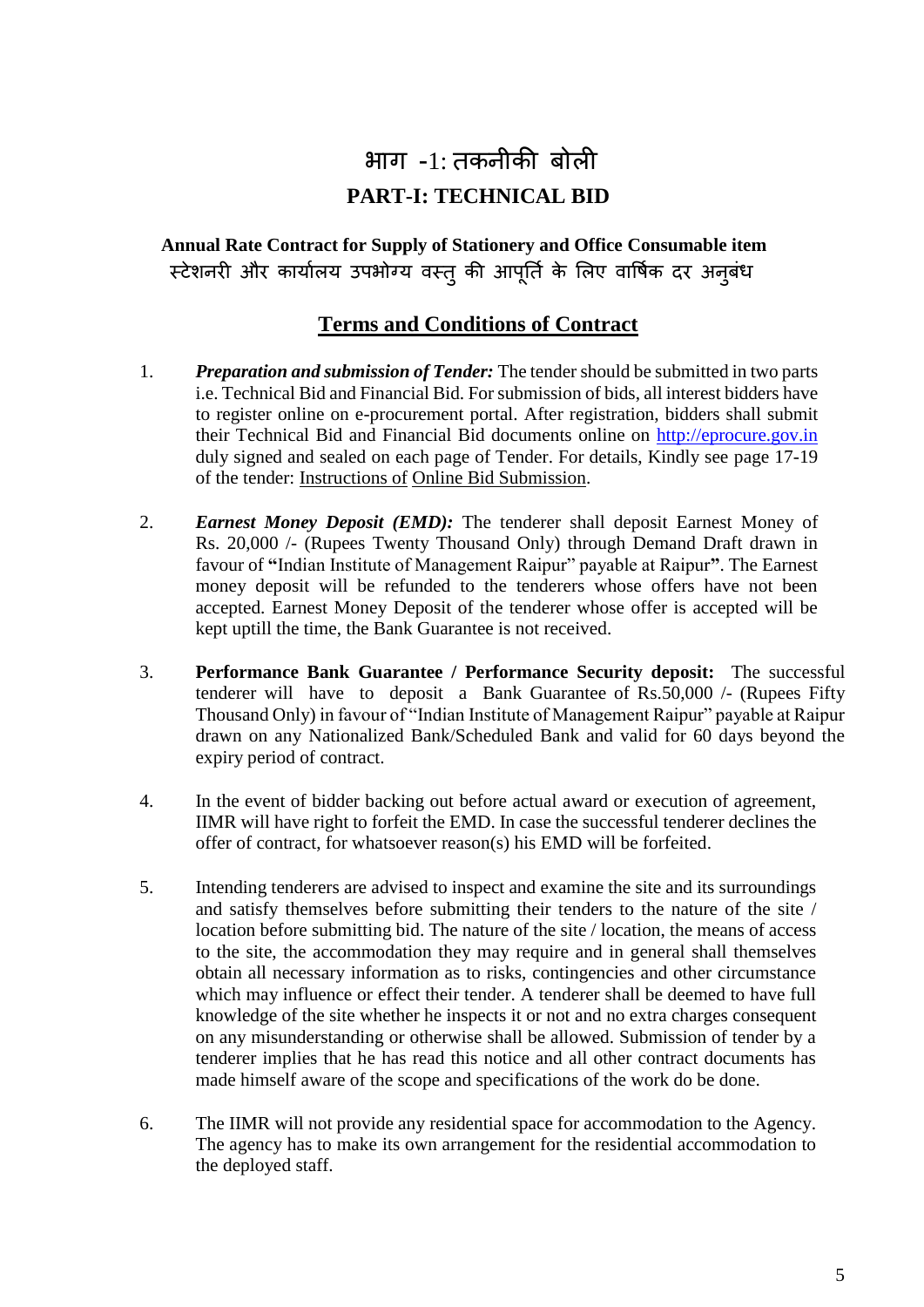- 7. The IIMR is not bound to award contract at the lowest price received in the Tender and reserves the right to decide on fair and reasonable price of the services tendered for any counter offer the same to the bidders. All other terms and conditions of the tender shall remain operative even if a counter offer rate is offered to the bidders. IIMR reserves the right to negotiate with first lowest bidder to arrive at the fair and reasonable price. In case of first lowest is more than one, then it would be at the discretion of the **IIMR**
- 8. **Sub-Contracting**: The contractor shall not assign, sub-contract or sub-let the whole or any part of the contract if any manner. In case of an unavoidable circumstance, the contractor shall be able to do it with the approval of the Institute. However, the job shall be sublet only to the party approved by the Institute.
- 9. The contractor and his employees shall comply with all norms stipulated by the Institute such as Gate Passes, Checking, Maintenance of Cleanliness, Discipline & Decency at and around the work site, Safety Precautions and Safety Regulations.
- 10. **Misconduct:** The conduct/characters/antecedents and proper bonafide of the workers shall be the sole responsibility of the contractor. However, the contractor should provide the necessary details of all its employees to the Institute. All the employees should be police verified.
- 11. The persons employed by the contractor will be the employees of the contractor and the IIMR shall have nothing to do with their employment or non-employment. Under no circumstances any liability in respect of matters connected with their employment shall be held against the IIMR and the personnel employed by the contractor shall have no right whatsoever to claim employment or other rights from the IIMR.
- 15. There should be no case pending with the police against the Proprietor/Firm/Partner or the Company (Agency) and the firm should not be blacklisted. An undertaking to this effect on firm letterhead should be attached.
- 16. None of the employees of the contractor shall enter into any kind of private work within the campus of the IIMR Non-compliance with this provision will be deemed to be violative of the contract inviting penal action/cancellation of contract.
- 17. The contractor shall ensure that the personnel deployed by it are disciplined and do not participate in any activity prejudicial to the interest of the IIMR / Govt. of India / any State or any Union Territory.
- 18. The staff (not below the age of 18 years) employed by the contractor shall have to be medically fit and kept neat and clean. The contractor shall not employ young children as prohibited under the law/rules/regulations. A record of this will be maintained by the Contractor.
- 24. **Interpretation**: All the terms and conditions of contract shall be read in conjunction with all other documents forming part of this contract. Notwithstanding the subdivisions of the documents into these separate sections, every part of which shall be deemed to be supplementary to and complimentary of every part and shall be read with and into the contract.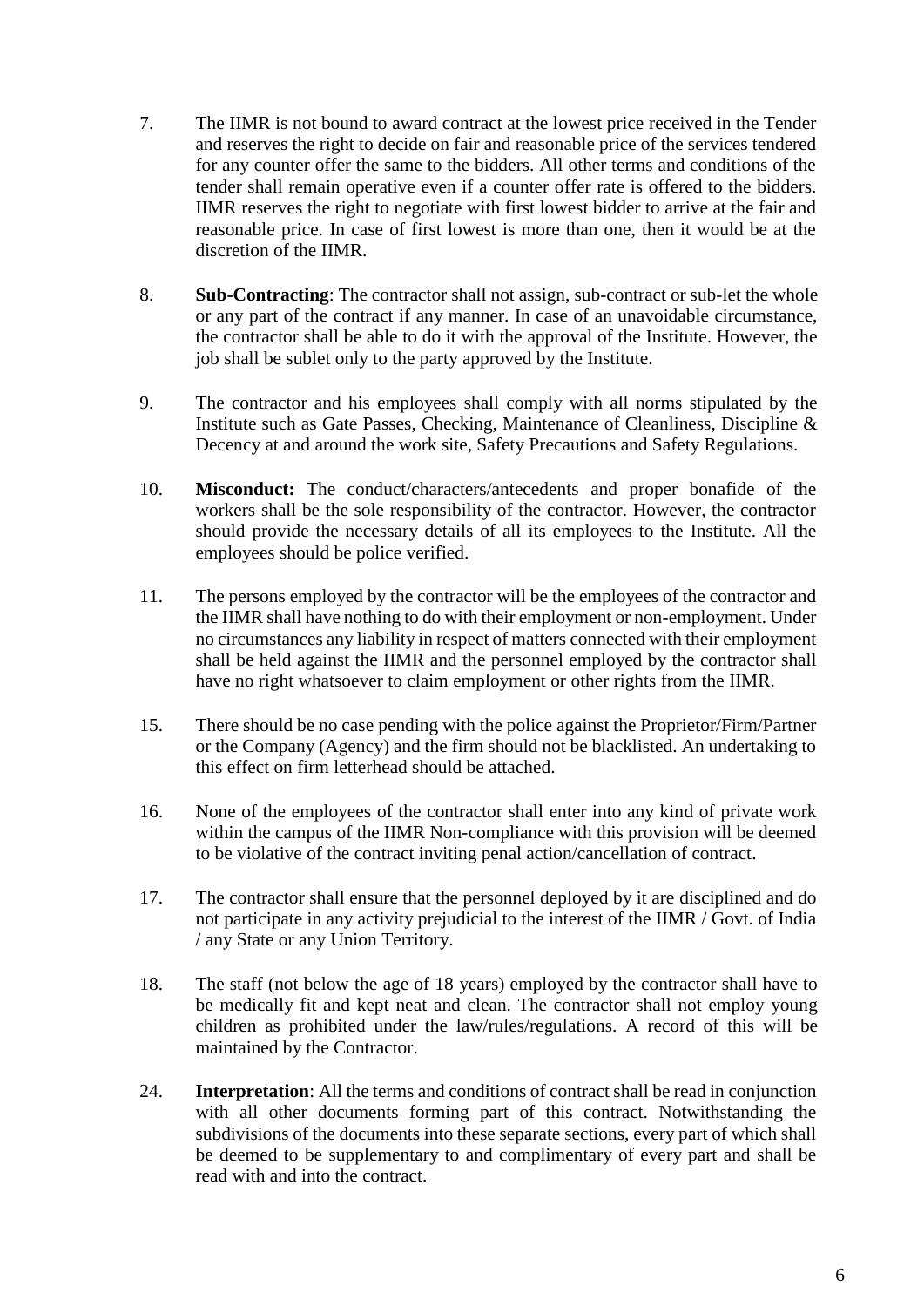- 25. Validity: The quoted rates must be valid for a period for 180 days from the date of closing of the tender. The overall offer for the assignment and bidder(s) quoted price shall remain unchanged during the period of validity. If the bidder quoted the validity shorter than the required period, the same will be treated as unresponsive and it may be rejected.
- 26. In case the tenderer withdraws, modifies or change his offer during the validity period, bid is liable to be rejected and the earnest money deposit shall be forfeited without assigning any reason thereof. The tenderer should also be ready to extend the validity, if required, without changing any terms, conditions etc. of their original tender.
- 27. Anyone or more the following action / commission / omission are likely to cause summary rejection of tender: Any BID/EMD received late without conclusive proof that it was delivered before the specified closing time. Any conditional bid or bid offering rebate. Any bid in which rates have not been quoted in accordance with specified formats / details as specified in the Bid Documents. Any effort by a bidder to influence the IIMR in the bid evaluation, bid comparison or contract award decision.
- 28. Authority of person signing document: A person signing the tender form or any documents forming part of the contract on behalf of another shall be deemed to warranty, that he has authority to bind such other and if, on enquiry, it appears that the person so, signing had no authority to do so, IIMR may without prejudice to other civil and criminal remedies cancel contract and held the signatory liable for all cost and damages.
- 31. **Access to SITE:** The contractor shall allow unhindered access to the Institute and/or any other party or person, engaged by the Institute to work at the same site and/or to check/regulate/watch/guard/measure/inspect, solely or jointly with the contractor.
- 32. **Safety and Security:** Contractor shall abide by the safety code provisions as per safety code framed from time to time by the government.
- 33. **Work at Risk and Cost:** The institute reserves the right to get the whole or part of the work executed by some other agency at the risk and cost of the contractor if it is found that the quality and/or the progress in respect of whole or part of the work is not satisfactory.
- 34. **Payment of Bills:** Payment shall be made within 30 days after receipt and acceptance of all ordered material. No advance payment shall be made.
- 35. Penalty :The contractor will be bound to supply the items within stipulated period, failing which liquidated damages will be recovered for default on the part of the supplier in delivery of goods beyond scheduled delivery dates.
	- $\triangleright$  For Delay in Supply-Penalty of 0.5 % of the value of the order calculated at the contract rate per week or a part of a week will be levied. The maximum penalty for late supply shall not exceed 2 % of total value of order/orders.
	- $\triangleright$  For Non Supply-If the order is still not supplied, the supply order will be cancelled and the item will be procured from elsewhere and the difference will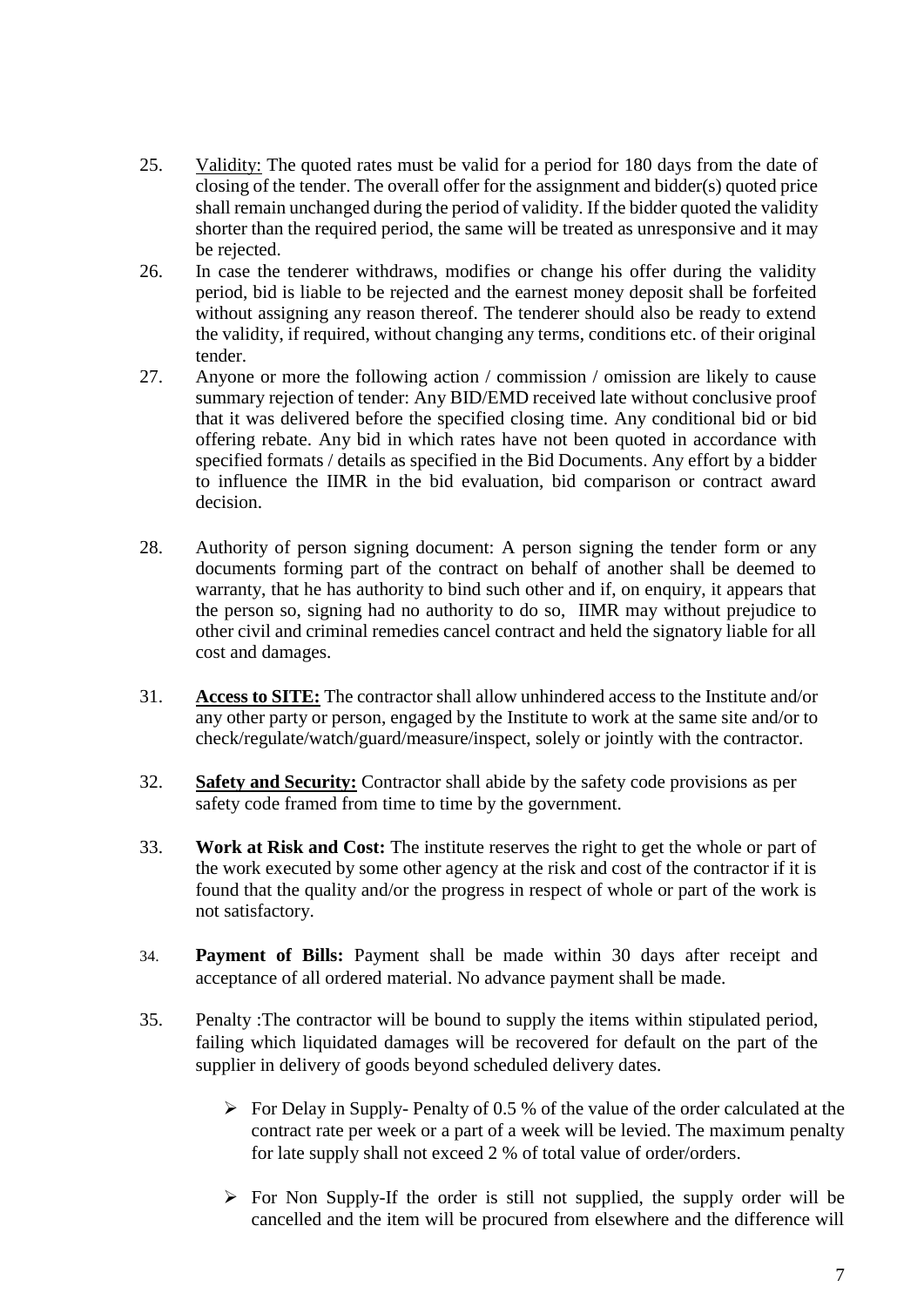be recovered from subsequent bills/security money deposit of the contractor. The cut-off date of delivery period shall be counted from the date of actual dispatch of supply orders to date of receipt of supplies at destination. Failure to supply the items 3 times during the validity of the contract may result in blacklisting of firm for a period of not less than 3 years.

- 36. **FORCE MAJURE:** If at any time, during the continuance of this contract, the performance in whole or in part by either party, of any obligation under this contract, shall be prevented or delayed by reason of any floods, explosions, epidemics, quarantine restriction or act of God (hereinafter referred to as events), provided notice of happenings of any such eventuality is given by either party to the other within 7 days from the date of occurrence thereof, neither party shall be due to reason of such event be entitled to terminate this contract nor shall either party have any such claim for damages against the other in respect of such non-performance or delay in performance. The operation of contract shall be resumed as soon as practicable after such event may come to an end or cease to exist and the decision of the IIMR as to whether the operation have been so resumed or not shall be final and conclusive, provided further that if the performance in whole or in part of any obligation under his contract is prevented or delayed by reason of any such event for a period exceeding 90 days either party may at his option terminate the contract. Provided, also that if the contract is terminated under this clause, the IIMR shall be at liberty to take over from the Security Agency, the security personnel, vehicles & equipment deployed in the campus until a new security agency is appointed and commences the operation.
- 37. IIMR reserves the right to reject all or any tender in whole, or in part, without assigning any reasons thereof.
- 38. IIMR reserves the right to withdraw/relax/modify any of the terms and conditions mentioned in the tender document if it felt necessary in the benefit of the Institute.
- 39. The decision of the Director of IIMR will be final in all respect and will be acceptable to all the tenderers.

#### 40. **DISPUTE SETTLEMENT & APPOINTMENT OF ARBITRATOR:**

- "All disputes or differences whatsoever arising between the parties out of or relating to the construction, meaning and operation or effect of the Tender and the resulting agreement or the breach thereof that cannot be settled by good faith and negotiations between the parties within 60 days of the commencement of negotiations shall be settled by referring the dispute at the Director, IIM Raipur, who may either himself decide the dispute as Arbitrator or appoint some other person as Arbitrator to adjudicate the same, who shall be unconnected with IIM Raipur. The proceedings will be governed by the provisions of the Arbitration & Conciliation Act 1996. By consent of parties the jurisdiction of all other courts are excluded and the courts at Raipur alone shall have jurisdiction. The language of the Arbitration shall be English. The venue of Arbitration proceedings shall be Raipur."
- 41. Procurement Rights: IIMR Reserves the right to conclude the purchase with entire or partial bill of material as mentioned in the price schedule.
- 42. IIM Raipur may issue corrigendum to tender documents before due date of Submission of bid. The bidder is required to read the tender documents in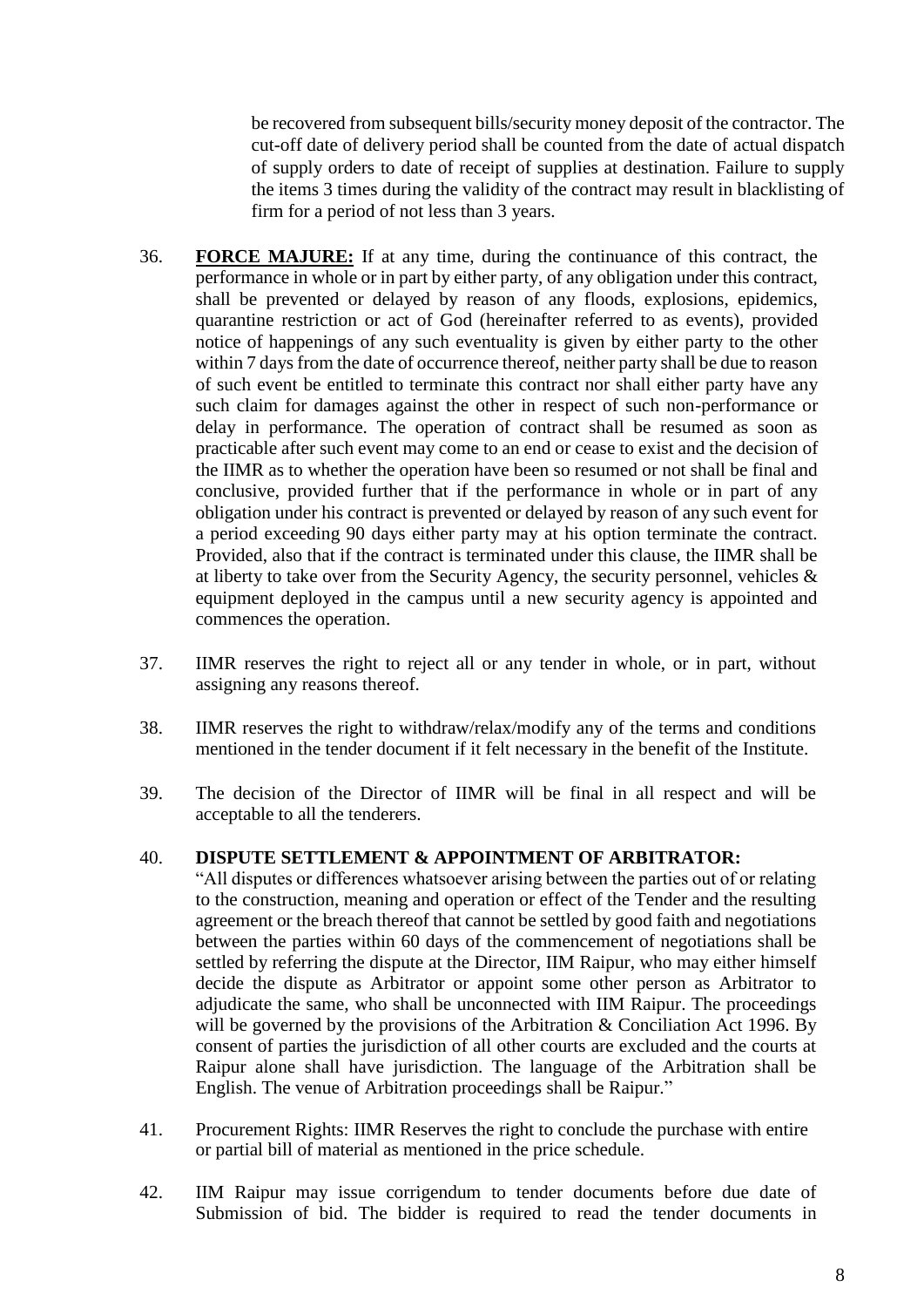conjunction with the corrigendum, if any, issued by IIM Raipur. The bidder is not supposed to modify the tender document.

43. Sample of item may be asked by the Tender Committee from L-1 bidder only. Bidder must provide the sample within 5 to 10 days.

#### **44. Other Important Conditions: -**

- a) The bidder has to upload the relevant & readable files only as indicated in the tender documents. In case of any irrelevant or non-readable files, the bid may be rejected.
- b) IIM Raipur reserves the right to accept or reject any or all the tenders in part or in full or may cancel the tender, without assigning any reason thereof.
- c) IIM Raipur reserves the right to relax / amend / withdraw any of the terms and conditions contained in the Tender Document without assigning any reason thereof. Any inquiry after submission of the quotation will not be entertained.
- d) IIM Raipur reserves the right to modify/change/delete/add any further terms and conditions prior to issue of purchase order.
- e) In case the bidders/successful bidder(s) are found in breach of any condition(s) at any stage of the tender, Earnest Money/Performance Security shall be forfeited.
- f) Conditional tenders will not be considered in any case.
- g) IIM Raipur shall not be responsible for any postal delay, non-receipt or nondelivery of the EMD & Tender Fee.
- h) IIM Raipur may issue corrigendum to tender documents before due date of Submission of bid. The bidder is required to read the tender documents in conjunction with the corrigendum, if any, issued by IIM Raipur. The bidder is not supposed to modify the tender document.
- i) The validity of rates quoted will be for a period of **Two Years** from the date of award of Contract. However, the Director may extend the validity for further period of one year on basis of satisfactory performance rendered by vendor on same rate and terms and conditions.
- j) Successful tenderer may call for supply of other general stationary items which has not listed in tender, but rate of the item will must be lower than MRP and will be indicated both rate ie MRP and Supply rate in his dispatch Invoice.

**Chief Administrative Officer**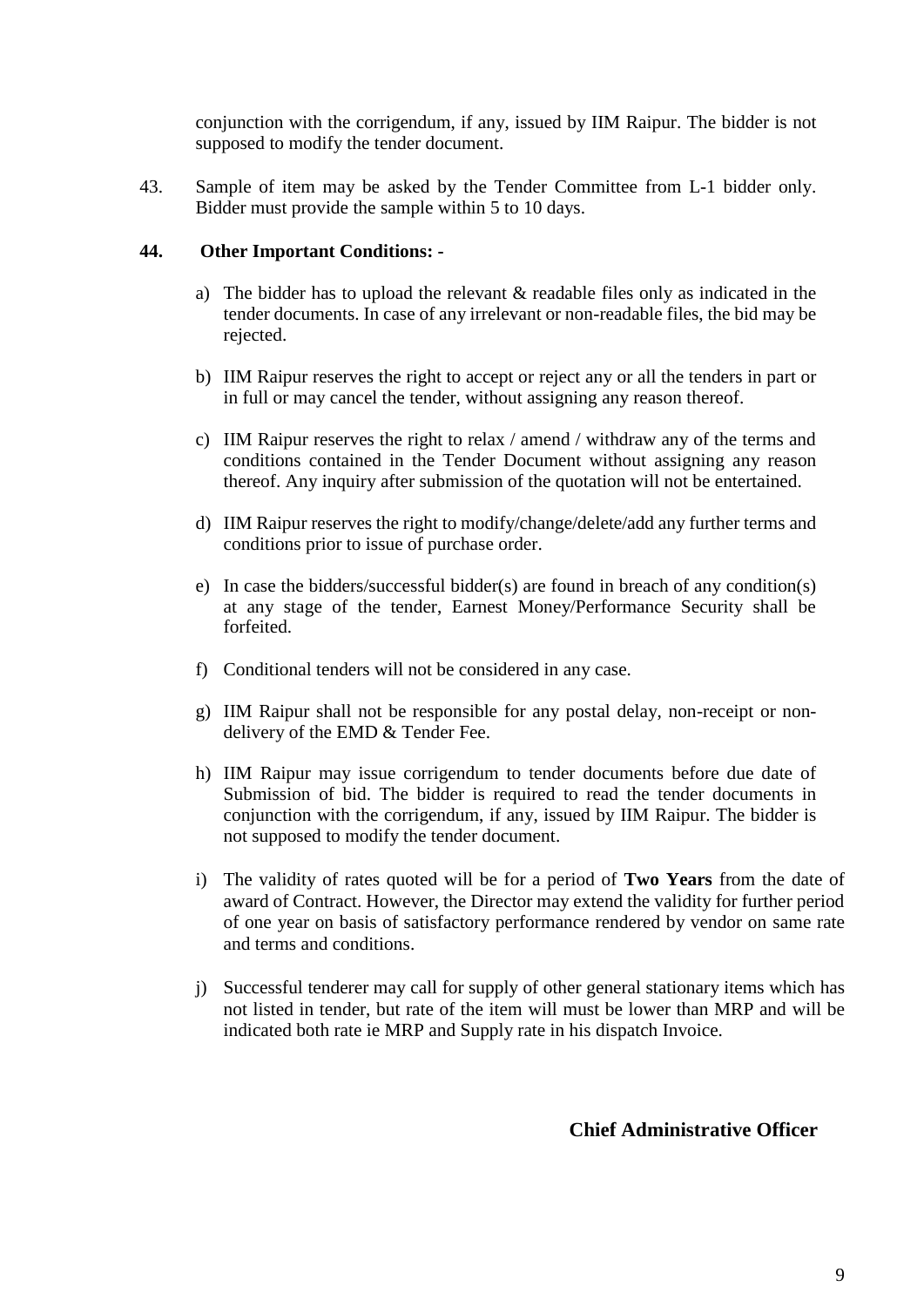# **Eligibility Criteria**

# **Only those agencies which meet the following minimum criteria will be considered for opening of financial bid:**

- 1. The agency / firm shall submit the original EMD and tender fee in a sealed envelope super scribing this tender name & the name of the agency and must reach at IIMR before the last date & time for receipt of Bid. A duly completed certificate to this effect is to be submitted as per the Annexure-I. DD will be made in favor of "Indian Institute of Management Raipur" payable at Raipur.
- 2. The agency/ firm should give self-declaration certificate for acceptance of all terms & conditions of tender documents. A duly completed certificate to this effect is to be submitted as per the Annexure-II.
- 3. **SHOP: The tenderer must have an office / shop at Raipur (C.G.).** Shop Registration documents/ Gumasta license is to be submitted with the technical bid. A duly completed certificate to this effect is to be submitted as per the Annexure-III.
- 4. The firm / agency should be neither blacklisted by any Government Dept., nor is any criminal case registered / pending against the firm or its owner / partners anywhere in India. A duly completed certificate to this effect is to be submitted as per Annexure-IV.
- 5. The company should attach list of Purchase Order / Work Order / Experience certificate with order value (EC), where the similar type of work executed during the last 7 years from the date of publication of tender as detailed below: -

(I) Three similar WO/PO/EC of 40% of the estimated cost OR (II) Two similar WO/PO/EC of 50% of the estimated cost OR (III) One similar WO/PO/EC 80% of the estimated cost

The details of the same along with supporting document are to be submitted as per the Annexure-V.

6. The Annual Turnover should be at least 30% of the estimated cost during each of the previous three financial years (2012-13 to 2014-15) or (2013-14 to 2015-16) or (2016-17 to 2018-19). Copies of duly signed trading and profit & loss accounts or CA Certificate are to be submitted as per the Annexure-VI.

Certified that all above information's are correct to the best of my/our information, knowledge and belief. All the attached relevant documents are duly signed, sealed and serially numbered.

Place :

#### Date : *CONDREGIST:* **CONDREGIST: CONDREGIST: CONDREGIST: CONDREGIST: CONDREGIST: CONDREGIST: CONDREGIST: CONDREGIST: CONDREGIST: CONDREGIST: CONDREGIST: CONDREGIST: CONDREGIST: CONDREGIST: CO**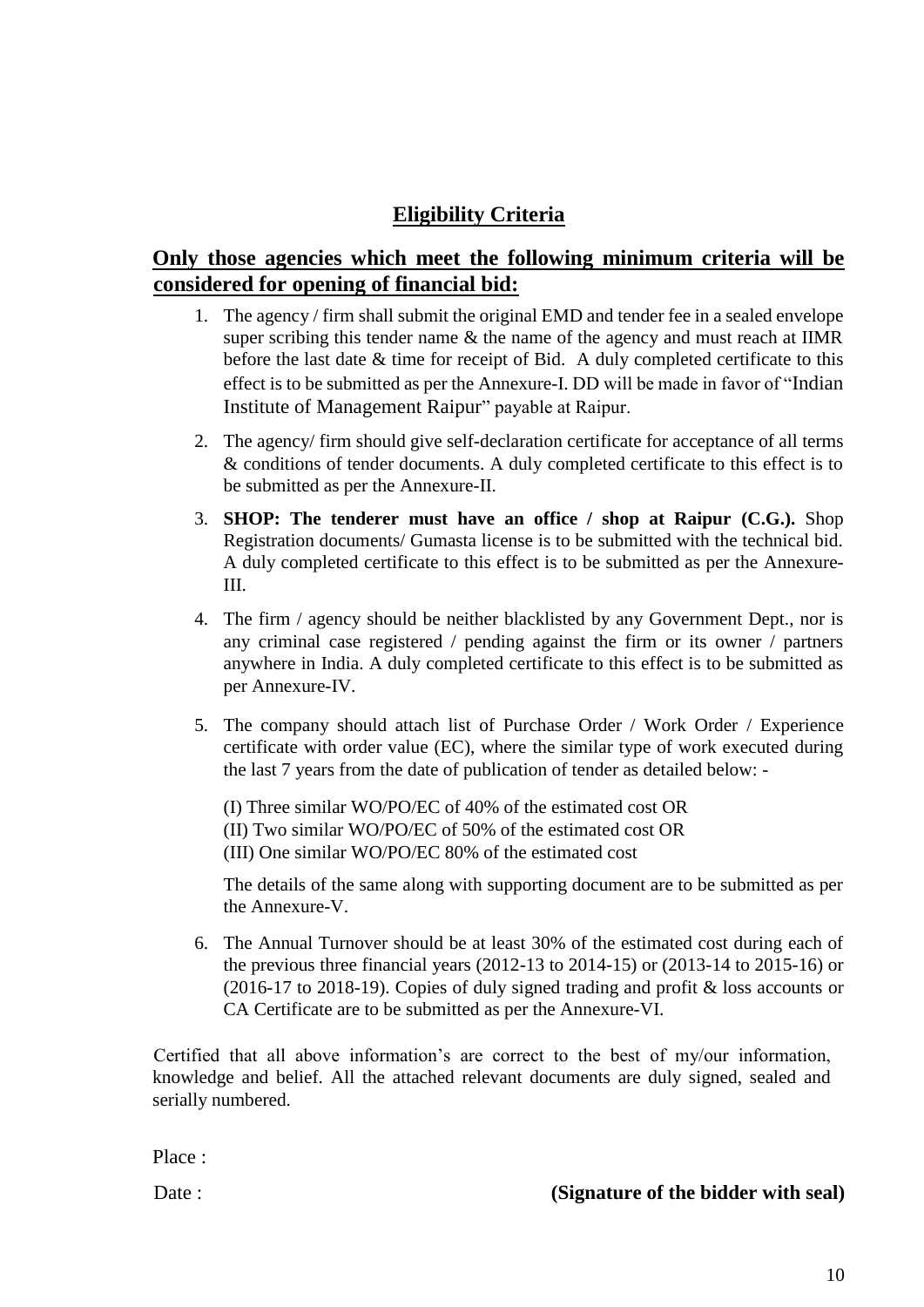#### **ANNEXURE – I**

To The CAO, Indian Institute of Management Raipur Atal Nagar,Kurru (Abhanpur), Raipur -493661

#### **Sub: - Tender Fee & EMD Details.**

Ref : - Tender No. IIMR/Tender/2019/03 Dated 07.08.2019

(Notice Inviting Tender for Annual Rate Contract for Supply of Stationery and Office Consumable item )

Dear Sir,

The following DD in favour of IIM Raipur are enclosed herewith towards Tender Fee & EMD Detail of DD

| Detail of DD                  | Amount      | DD No. & Date | <b>Bank Name</b> |
|-------------------------------|-------------|---------------|------------------|
| Tender Fee<br>(Including tax) | $Rs.500/-$  |               |                  |
| <b>EMD</b>                    | Rs.20,000/- |               |                  |

Thanking you Yours faithfully, (Authorized Signatory with Seal)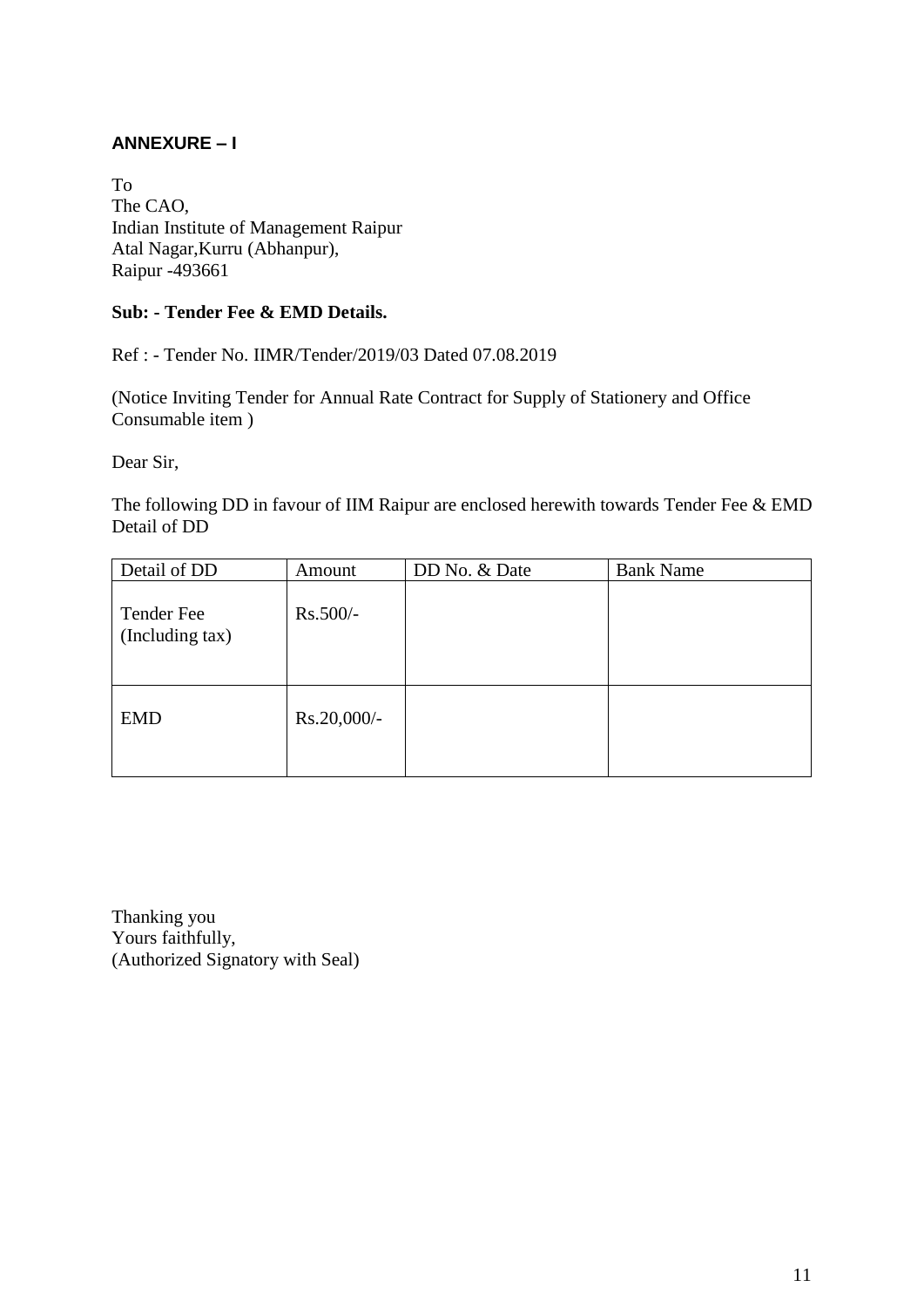#### **ANNEXURE – II**

To The CAO, Indian Institute of Management Raipur Atal Nagar,Kurru (Abhanpur), Raipur -493661

Sub: - Self Declaration Certificate

Ref : - Tender No. IIMR/Tender/2019/03 Dated 07.08.2019

(Notice Inviting Tender for Annual Rate Contract for Supply of Stationery and Office Consumable item)

Dear Sir,

With reference to the above, I am/ We are offering our competitive bids for Notice Inviting Tender for Inviting Tender for Annual Rate Contract for Supply of Stationery and Office Consumable item, I / We hereby reconfirm and declare that I / We have carefully read, understood  $\&$  complying the above referred tender document including instructions, terms  $\&$ conditions, specifications, schedule of quantities and all the contents stated therein.

I / We also confirm that the rates quoted by me / us are exclusive of GST but inclusive of all i.e. FOR IIM Raipur, free delivery, loading, unloading, etc.

Authorized Signatory with Seal

Name:

Designation:

Contact No.:

Email ID:

Mobile Number:

Date : Place: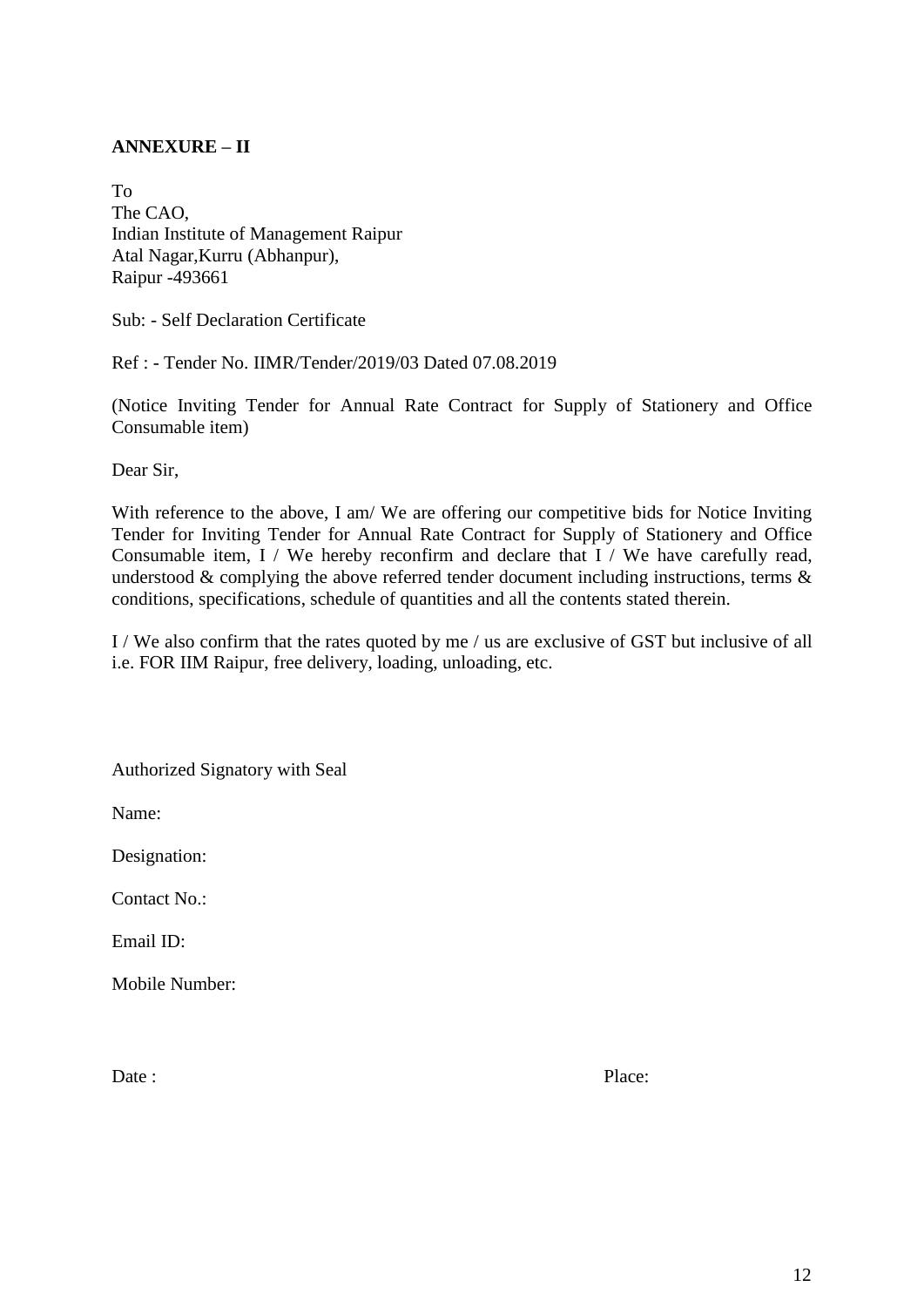#### **ANNEXURE – IV**

#### **CERTIFICATE (to be provided on letter head of the firm)**

I hereby certify that the above firm neither blacklisted by any Central/State Government/Public Undertaking/Institute nor is any criminal case registered / pending against the firm or its owner / partners anywhere in India.

I also certify that the above information is true and correct in any every respect and in any case at a later date it is found that any details provided above are incorrect, any contract given to the above firm may be summarily terminated and the firm blacklisted.

| Authorized Signatory with Seal |  |  |
|--------------------------------|--|--|
|                                |  |  |

Name:

Designation:

Contact No.:

Email ID:

Mobile Number:

Date : Place: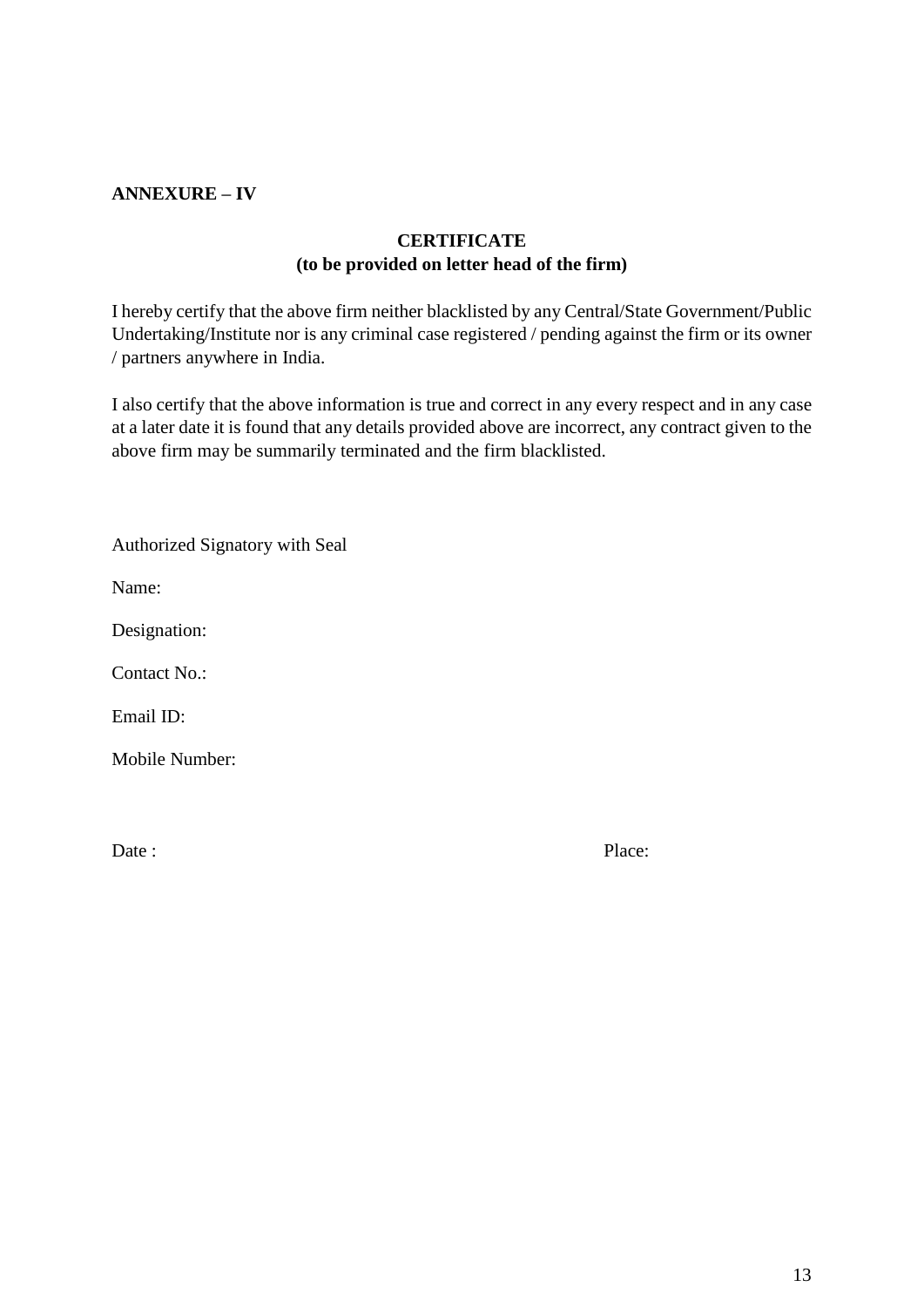#### **ANNEXURE – VI**

# **Annual Turnover Details**

| <b>Evaluation Criteria</b>      |                  |                        | <b>Remark</b>                        |
|---------------------------------|------------------|------------------------|--------------------------------------|
|                                 | <b>Financial</b> | <b>Turnover in Rs.</b> |                                      |
| <b>Bidder's Annual Turnover</b> | Year             |                        |                                      |
| for last three financial years  | 2018-19          |                        |                                      |
| 2012-13 to 2014-15              |                  |                        | <b>Supporting</b>                    |
|                                 | 2017-18          |                        | <b>Documents are</b>                 |
| <b>OR</b>                       |                  |                        | to be attached                       |
| 2013-14 to 2015-16              | 2016-17          |                        | along with the<br><b>Annexure-VI</b> |
| <b>OR</b>                       | 2015-16          |                        |                                      |
| 2016-17 to 2018-19              | 2014-15          |                        |                                      |
|                                 |                  |                        |                                      |
|                                 | 2013-14          |                        |                                      |
|                                 | 2012-13          |                        |                                      |
|                                 |                  |                        |                                      |

Authorized Signatory with Seal

Name:

Designation:

Contact No.:

Email ID:

Mobile Number: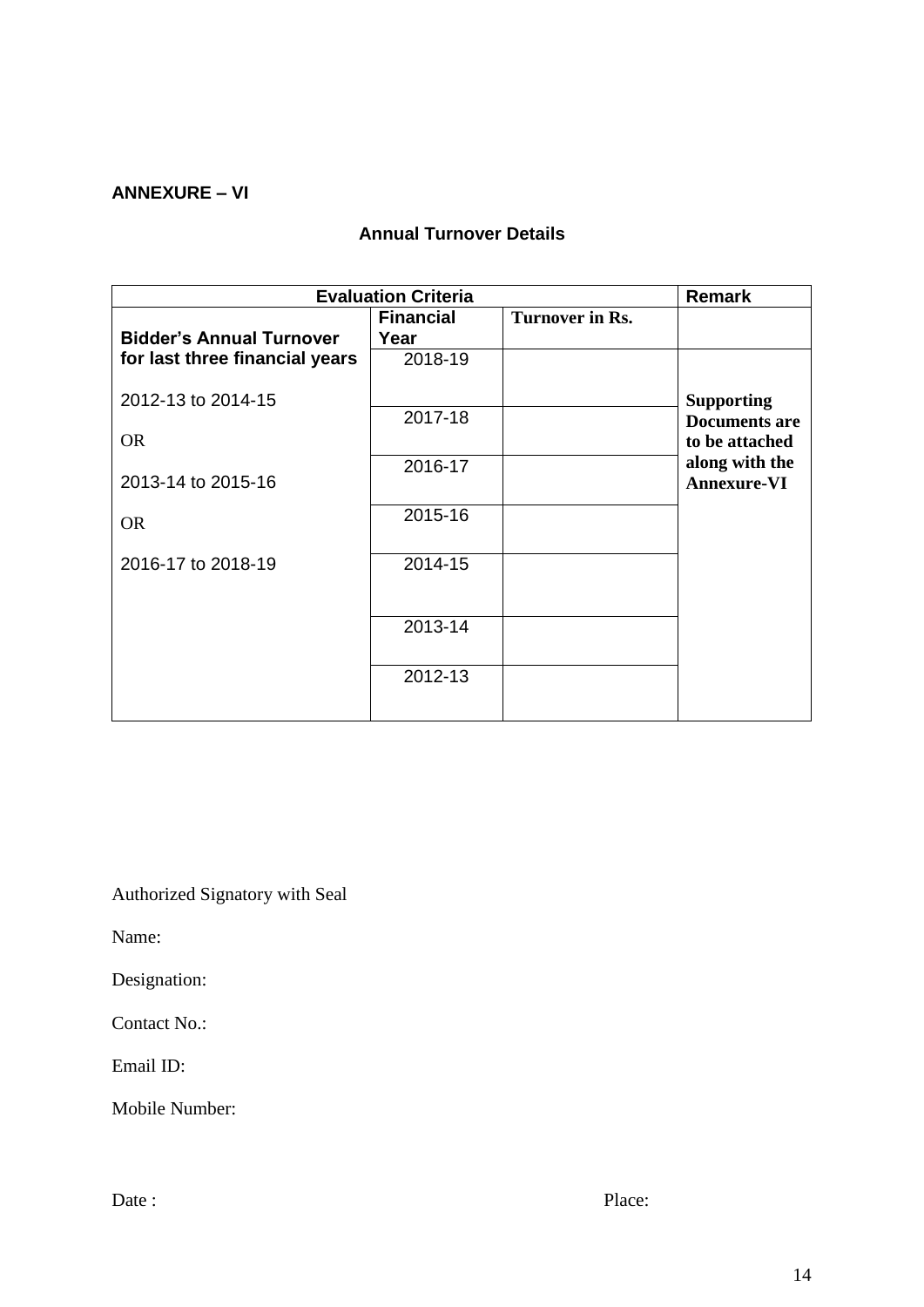#### **ANNEXURE – V**

#### **Work Order Details: -**

| S.<br>No. | <b>Evaluation Criteria</b>                                                                                                                                                                                                            | <b>Name of the Client</b> | Order No / Ref<br>No. & Date | <b>Amount</b> | <b>Remark</b>                              |
|-----------|---------------------------------------------------------------------------------------------------------------------------------------------------------------------------------------------------------------------------------------|---------------------------|------------------------------|---------------|--------------------------------------------|
|           | <b>of</b><br><b>Purchase</b><br>List<br>Order / Work Order/<br>Exp.Certificate with<br><b>Annual Value where</b><br>the similar type of<br>Work executed by you<br>during the 7 years<br>from the<br>date of<br>publication of tender |                           |                              |               | <b>Supporting</b><br>documents             |
|           | Three similar works of<br>40% of the estimated<br>value                                                                                                                                                                               | 1.                        |                              |               | are to be<br>attached<br>along with<br>the |
| 1.        | <b>OR</b>                                                                                                                                                                                                                             | 2.                        |                              |               | Annexure-<br>$\mathbf{V}$<br>Note:         |
|           |                                                                                                                                                                                                                                       | 3.                        |                              |               | Similar<br>Work<br>Means:                  |
|           | Two similar works of<br>50% of the estimated<br>value                                                                                                                                                                                 | 1.                        |                              |               | Supply of<br>Stationery<br>items           |
| 2.        | <b>OR</b>                                                                                                                                                                                                                             | 2.                        |                              |               |                                            |
| 3.        | One similar work of<br>80% of the estimated<br>value                                                                                                                                                                                  | 1.                        |                              |               |                                            |

Authorized Signatory with Seal

Name:

Designation:

Contact No.:

Email ID:

Mobile Number: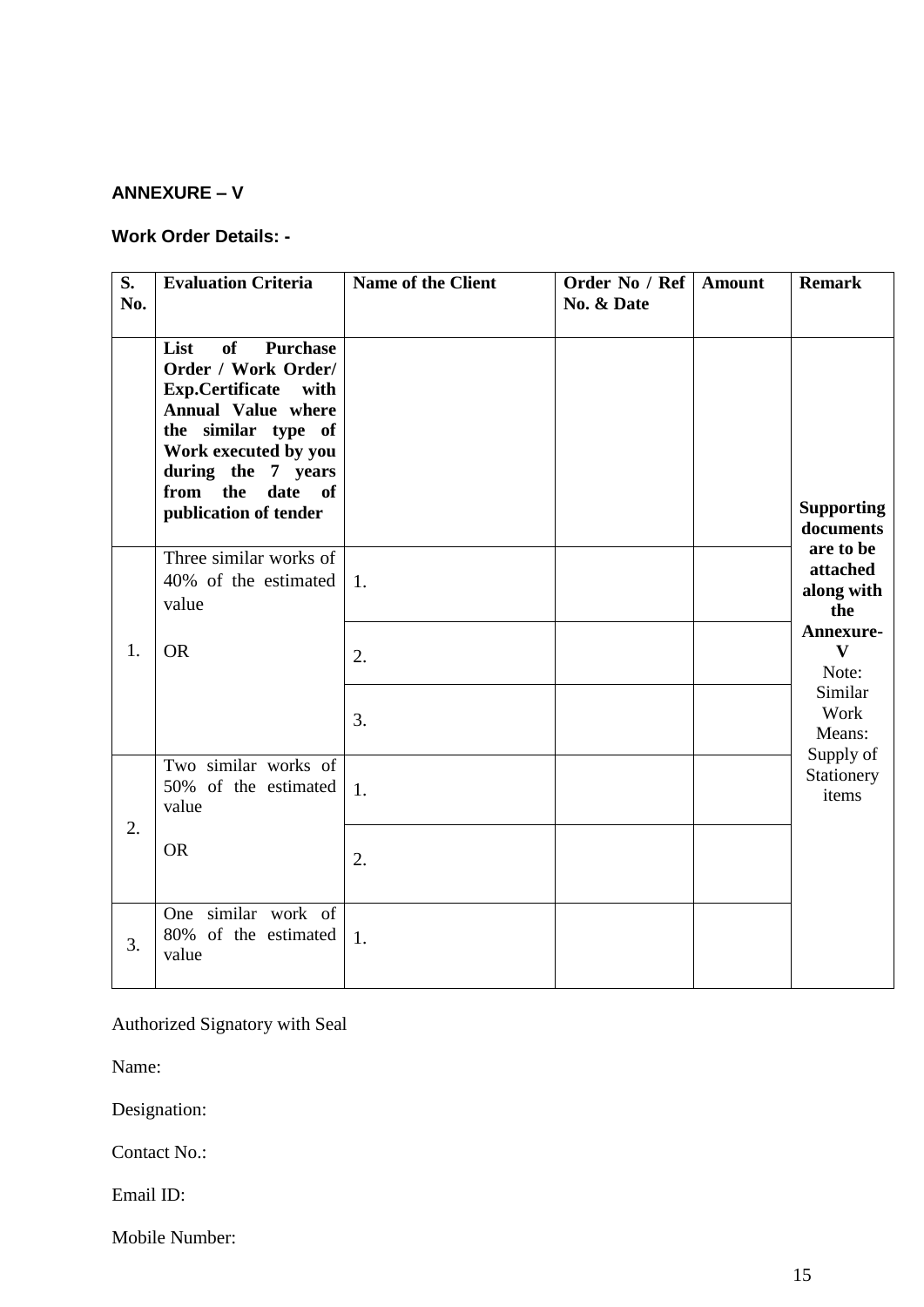#### **ANNEXURE –III**

### **COMPANY DETAILS**

| Name of the Party                                                                                      |             |
|--------------------------------------------------------------------------------------------------------|-------------|
| Number and Date of<br>Incorporation / Shop<br>Establishment No. &<br>date (As per Gumasta<br>Licence). |             |
| <b>PAN Number</b>                                                                                      |             |
| Sales / Service Tax /<br><b>GST Number</b><br>(If applicable)                                          |             |
| Office<br>Address<br>for<br><b>Postal Communication</b>                                                |             |
| Authorized Signatory<br>Details                                                                        | Name        |
|                                                                                                        | Designation |
|                                                                                                        | Email       |
|                                                                                                        | Phone       |
| Details<br>of<br>Contact<br>other than Authorized                                                      | Name        |
| Signatory                                                                                              | Designation |
|                                                                                                        | Email       |
|                                                                                                        | Phone       |

### **Signature and Seal of the Tenderer:**

**Name in Block Letter:** 

**Designation:** 

**Contact no.** 

**Date :**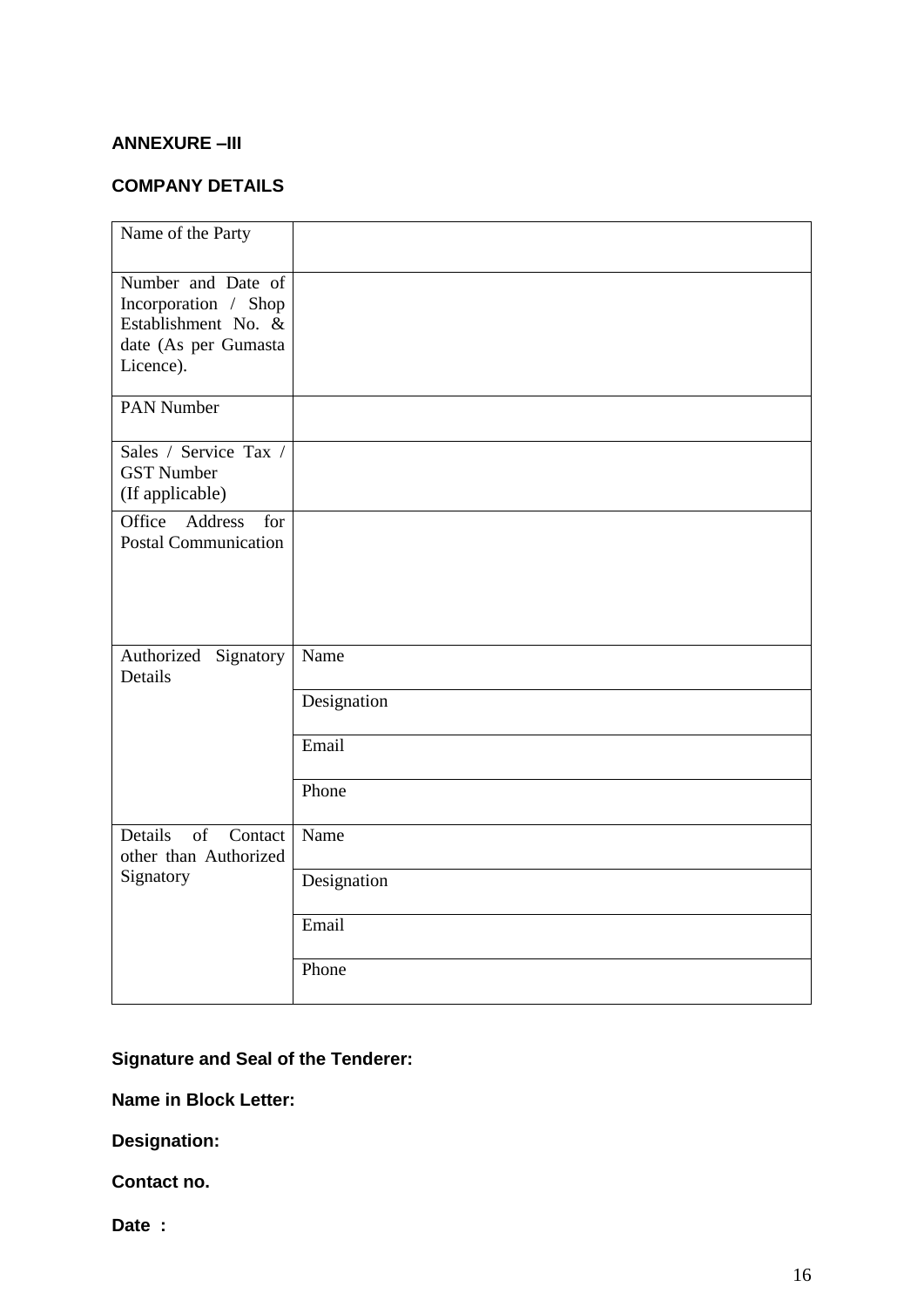#### **INSTRUCTIONS OF ONLINE BID SUBMISSION**

 Instructions to the Bidders to submit the bids online through the Central Public Procurement Portal for e Procurement at<http://eprocure.gov.in/eprocure/app>

- 1. Possession of valid Digital Signature Certificate (DSC) and enrollment/registration of the contractors/bidders on the e-Procurement/e-tender portal is a prerequisite for e-tendering.
- 2. Bidder should do the enrollment in the e-Procurement site using the "Online Bidder Enrollment" option available on the home page. Portal enrollment is generally free of charge. During enrollment/registration, the bidders should provide the correct/true information including valid email id. All the correspondence shall be made directly with the contractor/bidders through email id provided.
- 3. Bidder need to login to the site through their user ID/ password chosen during enrollment/registration.
- 4. Then the Digital Signature Certificate (Class II or Class III Certificates with signing key usage) issued by SIFY/TCS/nCode/eMudra or any Certifying Authority recognized by CCA India on eToken/SmartCard, should be registered.
- 5. The DSC that is registered only should be used by the bidder and should ensure safety of the same.
- 6. Contractor/Bidder may go· through the tenders published on the site and download the required tender documents/schedules for the tenders he/she is interested.
- 7. After downloading / getting the tender document/schedules, the Bidder should go through them carefully and then submit the documents as asked, otherwise bid will be rejected.
- 8. If there are any clarifications, this may be obtained online through the tender site, or through the contact details. Bidder should take into account the corrigendum published before submitting the bids online.
- 9. Bidder then logs in to the site through the secured log in by giving the user id/ password chosen during enrolment/registration and then by giving the password of e-Token/Smartcard to access DSC.
- 10. Bidder selects the tender which he/she is interested in by using the search option & then moves it to the 'my tenders' folder.
- 11. From my tender folder, he selects the tender to view all the details indicated.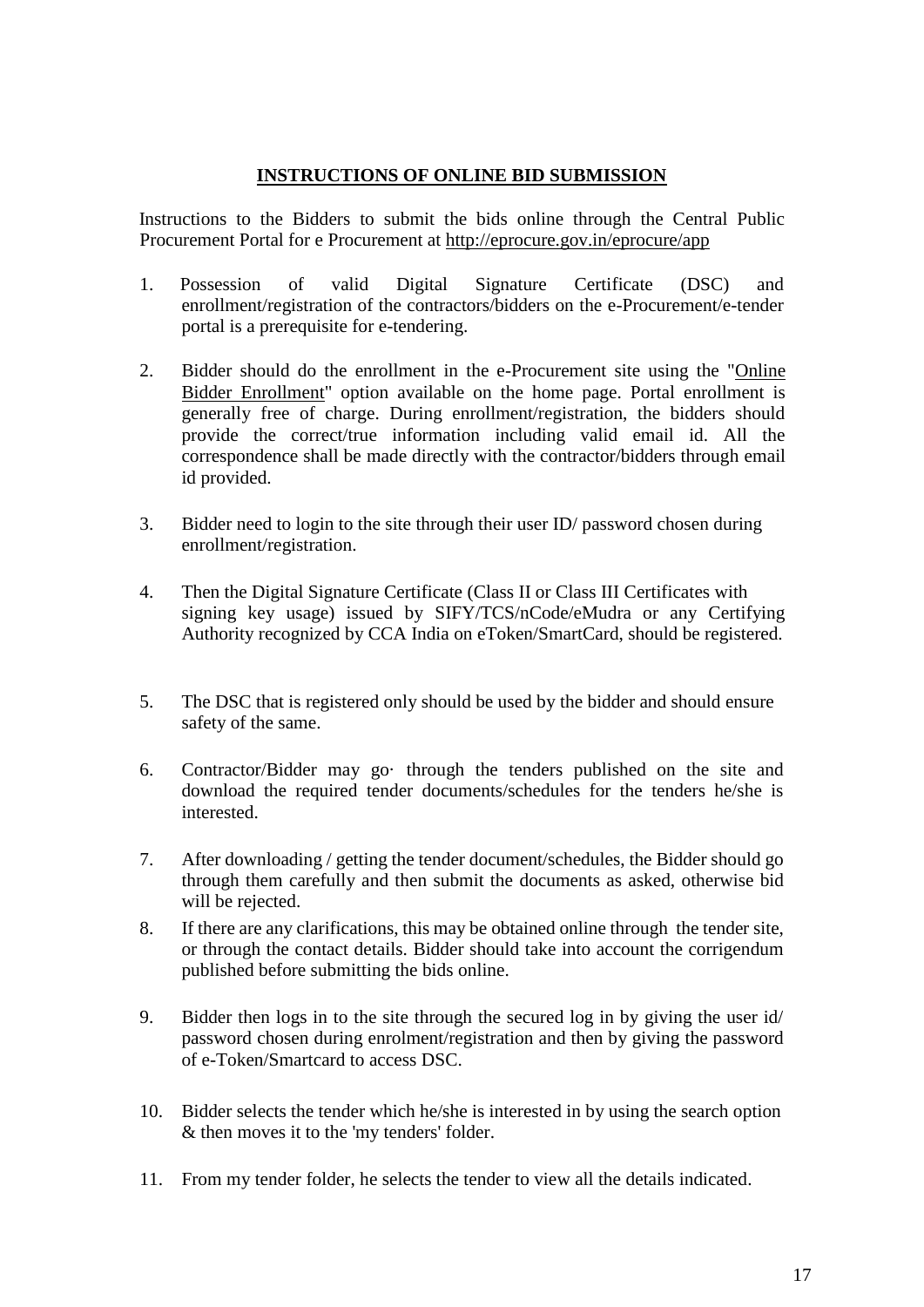- 12. It is construed that the bidder has read all the terms and conditions before submitting their offer. Bidder should go through the tender schedules carefully and upload the documents as asked; otherwise, the bid will be rejected.
- 13. Bidder, in advance, should get ready the bid documents to be submitted as indicated in the tender documents/schedule and generally, they can be in PDF/xls/rar/jpg/dwf formats. If there is more than one document, they can be clubbed together and can be provided in the requested format. Bidders Bid documents may be scanned with I 00 dpi with black and white option. It is advisable that each document to be uploaded through online for the tenders should be less than 2 MB. If any document is more than 2MB, it can be reduced through rar and the same can be uploaded, if permitted. However, if the file size is less than I MB the transaction uploading time will be very fast.
- 14. If there are any clarifications, this may be obtained through the site. Bidder should take into account the corrigendum published from time to time before submitting the online bids.
- 15. The Bidders can update well in advance, the documents such as certificates, annual report details etc., under My Space option and these can be selected as per tender requirements and then send along with bid documents during bid submission. This will facilitate the bid submission process faster by reducing upload time of bids.
- 16. Bidder should submit the Tender Fee/EMD as specified in the tender. The original should be posted/couriered/given in person to the Tender Inviting Authority, within the bid submission due date & time for the tender or as indicated in the tender. Scanned copy of the instrument should be uploaded as part of the offer.
- 17. While submitting the bids online, the bidder reads the terms & conditions and accepts the same to proceed further to submit the bid packets.
- 18. The bidder has to select the payment option as offline to pay the Tender Fee/EMD as applicable and enter details of the instruments.
- 19. The details of the DD/ any other accepted instrument, physically sent, should tally with the details available in the scanned copy and the data entered during bid submission time. Otherwise submitted bid will not be acceptable or liable for rejection.
- 20. The bidder has to digitally sign and upload the required bid documents one by one as indicated. Bidders to note that the very act of using DSC for downloading the bids and uploading their offers shall be deemed to be a confirmation that they have read all sections and pages of the bid document including General conditions of contract without any exception and have understood the entire document and are clear about the requirements of the tender requirements.
- 21. The bidder has to upload the relevant files required as indicated in the cover content. In case of any irrelevant files, the bid will be rejected.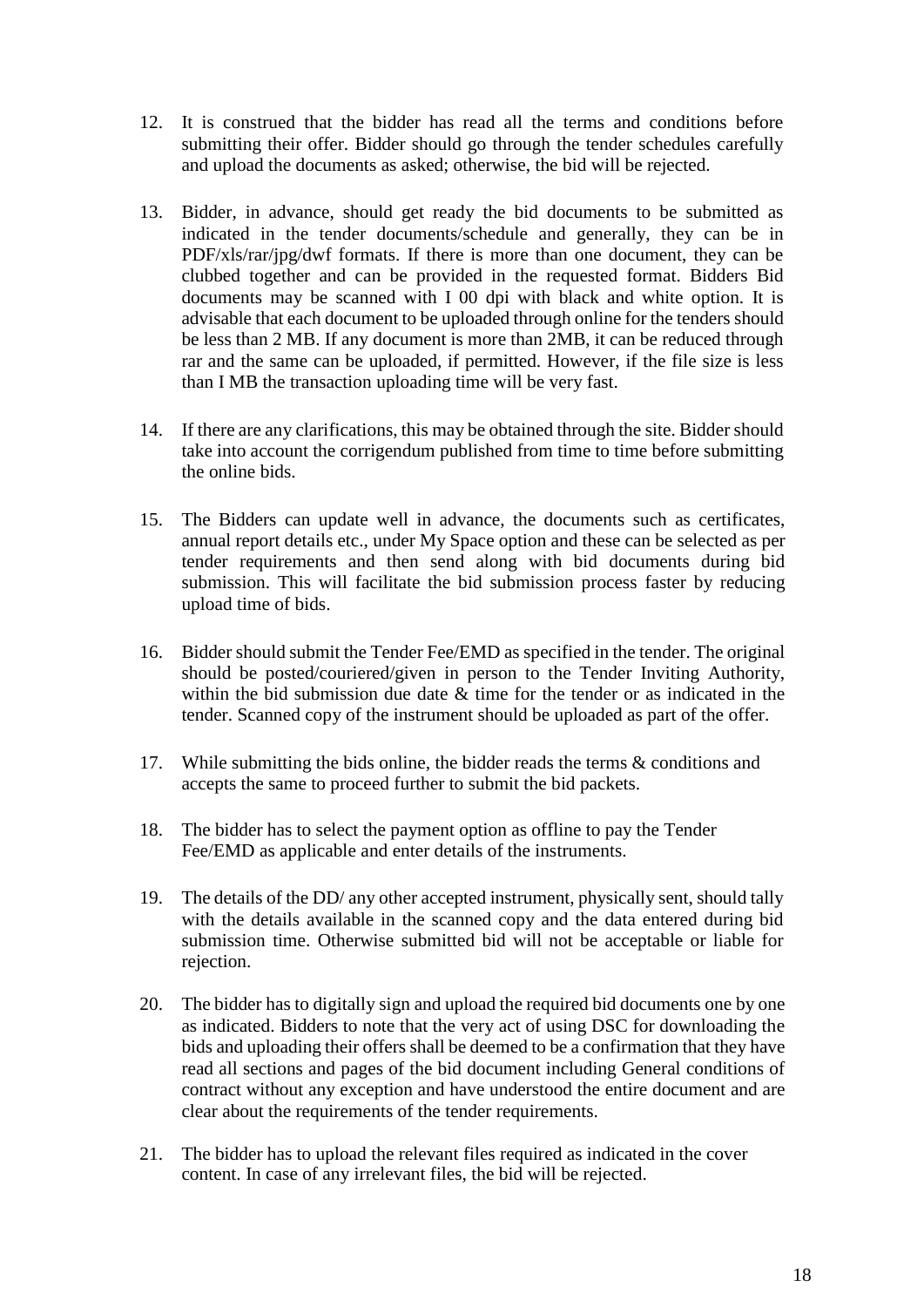- 22. If the price bid format is provided in a spread sheet file like BoQ\_xxxx.xls, the rates offered should be entered in the allotted space only and uploaded after filling the relevant columns. The Price-bid BOQ template must not be modified/replaced by the bidder; else the bid submitted is liable to be rejected for this tender.
- 23. The bidders are requested to submit the bids through online e-tendering system to the Tender Inviting Authority (TIA) well before the bid submission end date & time (as per Server System Clock). The **TIA will** not be held responsible for any sort of delay or the difficulties faced during the submission of bid online by the bidders at the eleventh hour.
- 24. After the bid submission (i.e. after Clicking "Freeze Bid Submission" in the portal), the acknowledgement number, given by the system should be printed by the bidder and kept as a record of evidence for online submission of bid for the particular tender and will also act as an entry pass to participate in the bid opening date.
- 25. The time settings fixed in the server side & displayed at the top of the tender site, will be valid for all actions of requesting, bid submission, bid opening etc., in the e-tender system. The bidders should follow this time during bid submission.
- 26. All the data being entered by the bidders would be encrypted using PK! encryption techniques to ensure the secrecy of the data. The data entered will not viewable by unauthorized persons during bid submission & not be viewable by any one until the time of bid opening.
- 27. Any bid document that is uploaded to the server is subjected to symmetric encryption using a system generated symmetric key. Further this key is subjected to asymmetric encryption using buyers/bid openers' public keys. Overall, the uploaded tender documents become readable only after the tender opening by the authorized bid openers.
- 28. The confidentiality of the bids is maintained since the secured Socket Layer 128 bit encryption technology is used. Data storage encryption of sensitive fields is done.
- 29. The bidder should logout of the tendering system using the normal logout option available at the top right hand comer and not by selecting the (X) exit option in the browser.
- 30. For any queries regarding e-tendering process, the bidders are requested to contact as provided in the tender document. Parallelly for any further queries, the bidders are asked to contact over phone: 180030702232 or send a mail over to [cppp](mailto:cppp-nic@nic.in.)[nic@nic.in.](mailto:cppp-nic@nic.in.)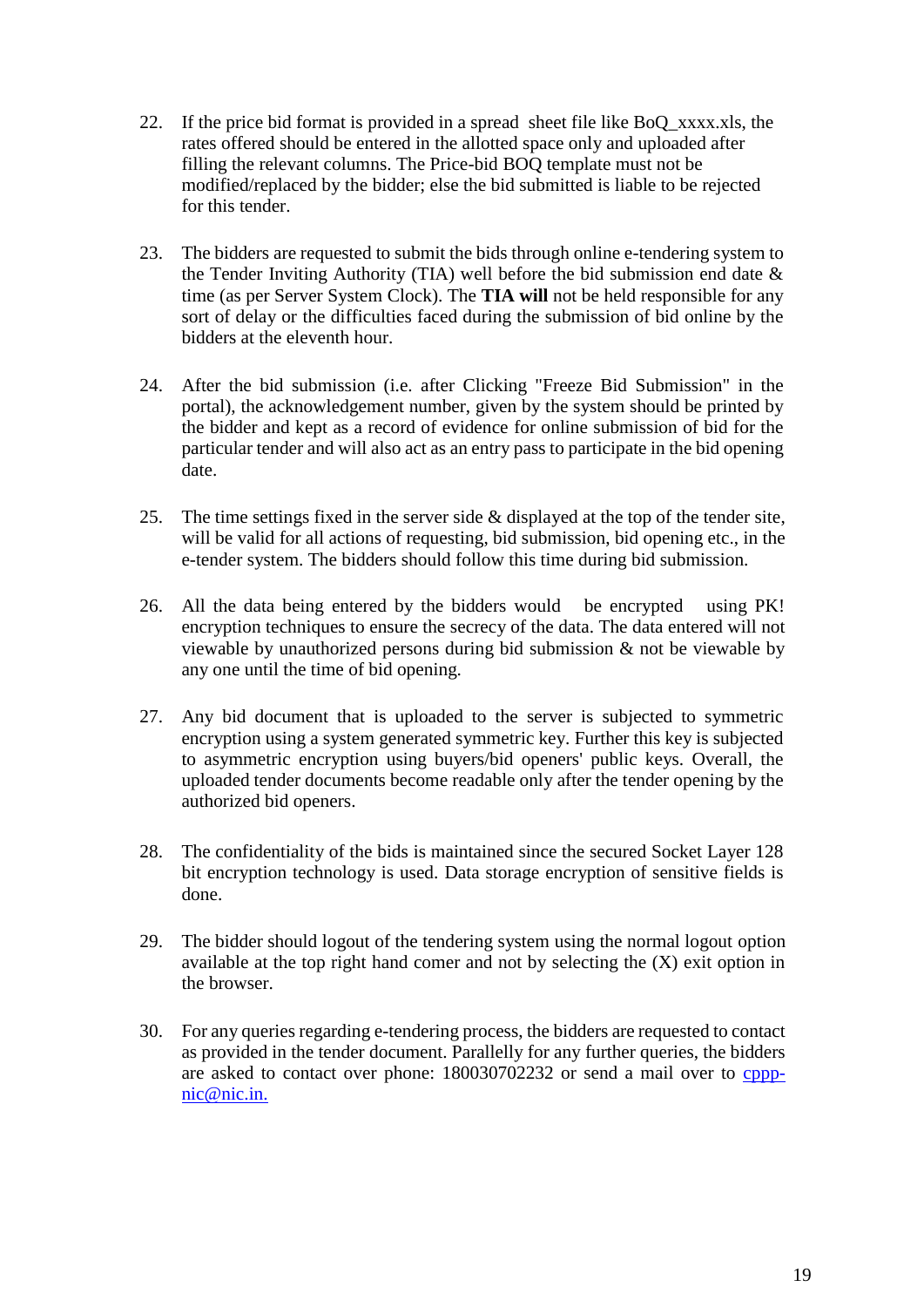### *PART-II: FINANCIAL BID (FORMAT) To be filled online*

| Sr.            | <b>Item Name</b>                                      | Make / Brand or             | Unit | <b>Tentative</b> |
|----------------|-------------------------------------------------------|-----------------------------|------|------------------|
| <b>No</b>      |                                                       | <b>Equivalent/Item Code</b> |      | Consumption      |
|                |                                                       |                             |      | (Per Year)       |
| $\mathbf{1}$   | All Pin (Stainless Steel)                             | <b>Standard Quality</b>     | Pkt  | 02               |
| $\overline{2}$ | Binder Clip 15mm                                      | Oddy/Infinity/Worldone      | Pkt  | 10               |
| 3              | Binder Clip 19mm                                      | Oddy/Infinity/Worldone      | Pkt  | 05               |
| $\frac{4}{1}$  | Binder Clip 25mm                                      | Oddy/Infinity/Worldone      | Pkt  | 15               |
| $\overline{5}$ | Binder Clip 32mm                                      | Oddy/Infinity/Worldone      | Pkt  | 10               |
| 6              | Binder Clip 41mm                                      | Oddy/Infinity/Worldone      | Pkt  | 05               |
| 7              | Binder Clip 51mm                                      | Oddy/Infinity/Worldone      | Pkt  | 03               |
| 8              | Brown Tape -2"                                        | Wonder or equivalent        | Each | 30               |
| 9              | <b>Black Board Duster</b>                             | <b>Standard Quality</b>     | Each | 10               |
|                | (Wooden)                                              |                             |      |                  |
| 10             | Board Pin (Fiber Top) in                              | <b>Standard Quality</b>     | Pkt  | 28               |
|                | Plastic Box, 1 Pkt=50 Pcs                             |                             |      |                  |
| 11             | Box File-(A4 Index Lever                              | Infinity / worldone/ Saya   | Each | 250              |
|                | Arch File) Blue Colour                                |                             |      |                  |
| 12             | Box File-(A3 Index Lever                              | Infinity /Saya / worldone   | Each | 10               |
|                | Arch File) Blue / Black                               |                             |      |                  |
|                | Colour                                                |                             |      |                  |
| 13             | Calculator 12-digit Big                               | Sharp / Casio/Citizensdc    | Each | 07               |
|                | <b>Screen Basic Type (Original</b>                    |                             |      |                  |
|                | Calculator)                                           |                             |      |                  |
| 14             | Cello tape 2"                                         | Wonder or equivalent        | Each | 68               |
| 15             | Cello tape 1"                                         | Wonder or equivalent        | Each | 79               |
| 16             | Cello tape 1/2"                                       | Wonder or equivalent        | Each | 04               |
| 17             | Cello Tape Dispenser 1/2 "                            | Omega /Cello/Dolphin        | Each | 01               |
| 18             | Cello Tape Dispenser 1"                               | Omega /Cello/ Dolphin       | Each | 01               |
| 19             | Chalk Dust less - Colour /                            | Kores / Equivalent          | Box  | 40               |
|                | White                                                 |                             |      |                  |
|                | $(1$ Box = 144 Pcs)                                   |                             |      |                  |
| 20             | Cobra A4 Spring File                                  | Neel Sagar/ Neelgagan       | Each | 400              |
|                | (Spring Clip quality: Heavy                           | /Mahavir                    |      |                  |
|                | duty)                                                 |                             |      |                  |
| 21             | Envelope A4 Size                                      | <b>Standard Quality</b>     | Each | 600              |
|                | (Yellow/White) laminated                              |                             |      |                  |
|                | inside with fine quality                              |                             |      |                  |
|                | polyethene sheet with                                 |                             |      |                  |
|                | multicolour printing IIM                              |                             |      |                  |
|                | logo & address<br>Envelope A4 Size (White /           | <b>Standard Quality</b>     | Each | 600              |
| 22             | Yellow ) laminated inside                             |                             |      |                  |
|                | with fine quality                                     |                             |      |                  |
|                | polyethene sheet Plain                                |                             |      |                  |
| 23             | <b>Envelope Small Size (White</b>                     | <b>Standard Quality</b>     | Each | 400              |
|                | Plain) ( $25 \text{ cm} \times 12 \text{ cm}$ )-Plain |                             |      |                  |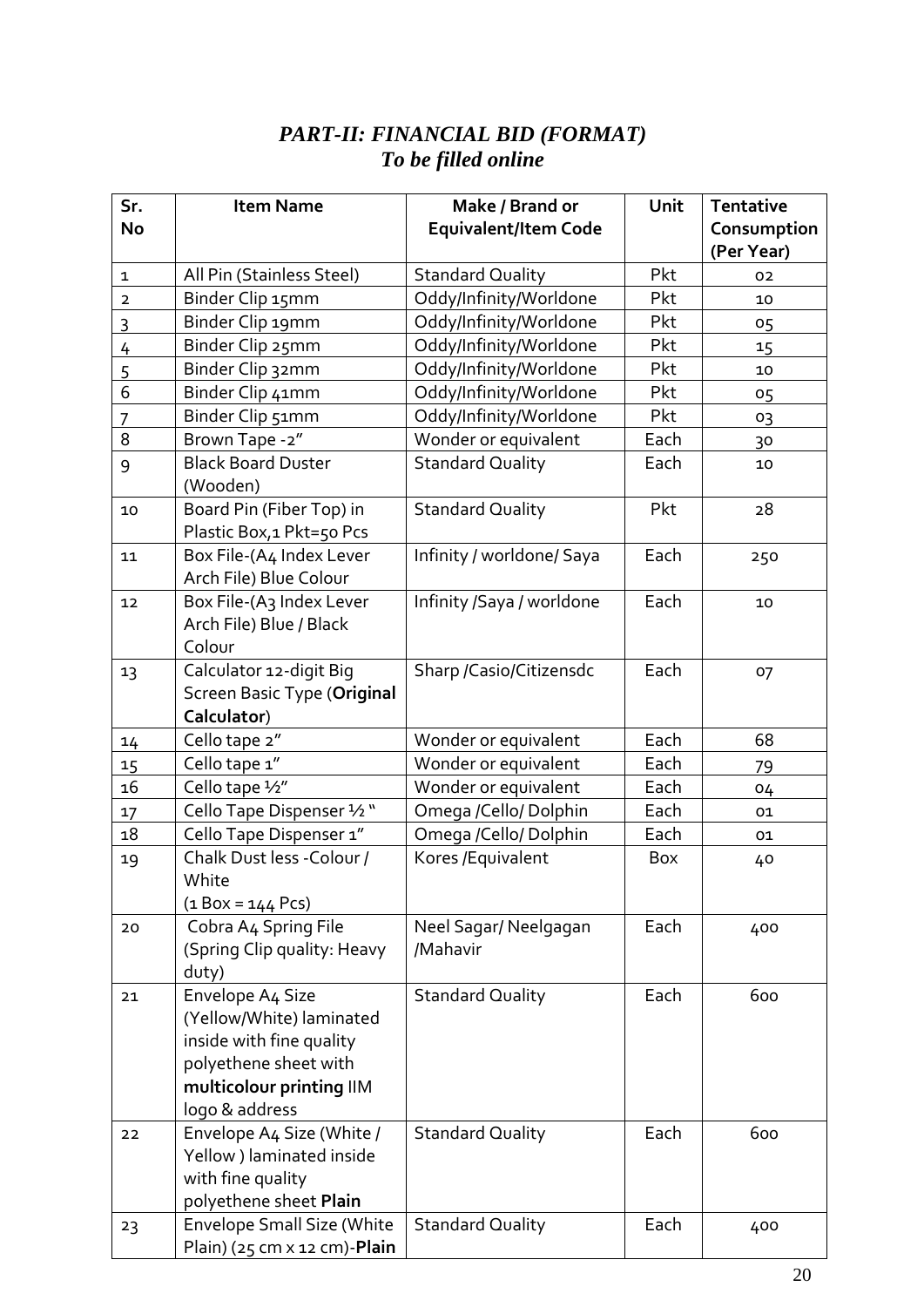| 24             | Envelope Small Size (25 cm                    | <b>Standard Quality</b> | Each | 500  |
|----------------|-----------------------------------------------|-------------------------|------|------|
|                | x 12 cm) with multicolour                     |                         |      |      |
|                | printing IIM logo & address                   |                         |      |      |
|                |                                               |                         | Each |      |
| 25             | Envelope Window white                         | <b>Standard Quality</b> |      | 100  |
|                | $(25 \text{ cm} \times 12 \text{ cm})$ -Plain |                         |      |      |
| 26             | Envelope A4 Size Green                        | <b>Standard Quality</b> | Each | 1060 |
|                | made of 105 GSM sheet,                        |                         |      |      |
|                | inside laminated with fine                    |                         |      |      |
|                | quality cloth zali                            |                         |      |      |
| 27             | Envelope Legal Size made                      | <b>Standard Quality</b> | Each | 100  |
|                | of 105 GSM sheet, inside                      |                         |      |      |
|                | laminated with fine quality                   |                         |      |      |
|                | cloth zali                                    |                         |      |      |
| 28             | Envelope A3 Green made of                     | <b>Standard Quality</b> | Each | 600  |
|                | 105 GSM sheet, inside                         |                         |      |      |
|                | laminated with fine quality                   |                         |      |      |
|                | cloth zali                                    |                         |      |      |
| 29             | Eraser                                        | Apsara                  | Each | 218  |
| 30             | Executive Bond Paper 85                       | Bilt Royal / JK         | Pkt  | 05   |
|                | GSM-A4 Size (Pack of 100                      |                         |      |      |
|                | Sheets)                                       |                         |      |      |
|                |                                               |                         |      |      |
| 3 <sup>1</sup> | Executive Bond Paper 100                      | Bilt Royal / JK         | Pkt  | 18   |
|                | GSM-A4 Size (Pack of 100                      |                         |      |      |
|                | Sheets)                                       |                         |      |      |
| 32             | Glue Stick 10gm.                              | <b>Fevi Stick</b>       | Each | 46   |
| 33             | Report File A4 (Blue)                         | Worldone RFoo1          | Each | 05   |
| 34             | Report File A4 (Blue).                        | WorldOne RB400          | Each | 10   |
| 35             | Glossy Paper (A-4 Size)-300                   | <b>Standard Quality</b> | Pkt  | 01   |
|                | GSM-12X18 Inch. (Pack of                      |                         |      |      |
|                | 100 Sheets)                                   |                         |      |      |
| 36             | Green Paper Plain-75 GSM                      | <b>Standard Quality</b> | Rim  | 01   |
|                | (Legal Size)                                  |                         |      |      |
| 37             | Rotating Pen Stand Fibre                      | Omega / equivalent      | Each | 10   |
|                | body with 4 slots                             |                         |      |      |
| 38             | Stick Note Pad (50mm x                        | Claro                   | Each | 11   |
|                | 75mm) Yellow Colour                           |                         |      |      |
| 39             | Paper Cutter - Blade size:                    | Omega                   | Each | 12   |
|                | 100 mm x 18 mm (SS) with                      |                         |      |      |
|                | Inherent locking                              |                         |      |      |
|                | mechanism                                     |                         |      |      |
|                |                                               |                         |      |      |
| 40             | Level-3 & 8 Sheets Cross-                     | Oddy pscc-h8s or        | Each | 01   |
|                | cut Office Paper Shredder                     | equivalent              |      |      |
|                | Machine                                       |                         |      |      |
|                | Executive Plastic Tray 3 Tier                 | VPlast/Omega            | Each |      |
| 41             |                                               |                         |      | 03   |
| 42             | Paper Tray Plastic Single                     | <b>Standard Quality</b> | Each | 03   |
|                | Tier                                          |                         |      |      |
| 43             | Paper Weight (Flowery)                        | <b>Standard Quality</b> | Each | 01   |
| 44             | Linc Ocean Gel Pen                            | Ocean                   | Each | 50   |
| 45             | Cello Signature Creme                         | Cello                   | Each | 01   |
|                | Ivory Ball Pen                                |                         |      |      |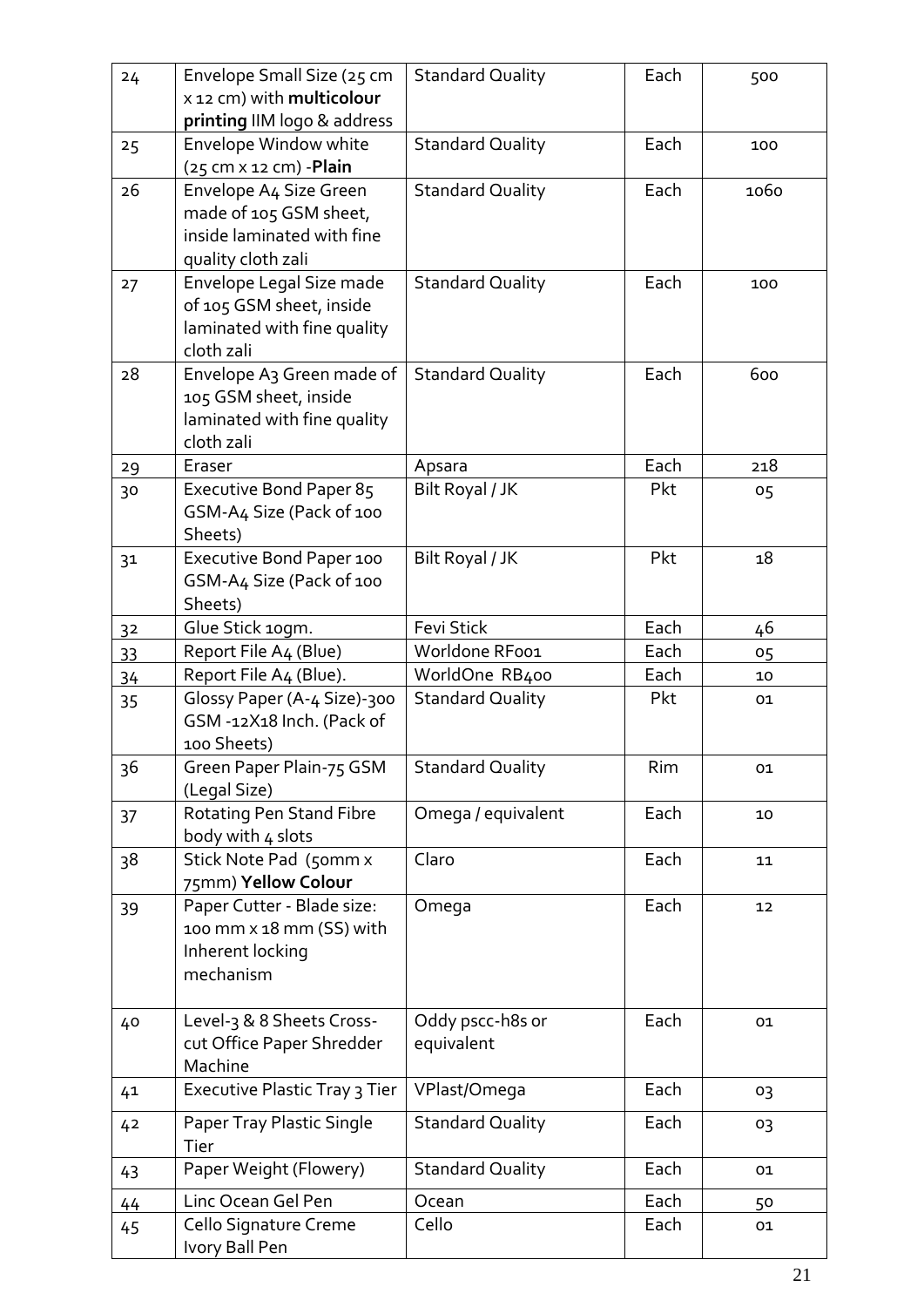| 46 | Parker Beta Standard<br>Chrome Trim Ball Pen                                  | Parkar                                     | Each          | 01        |
|----|-------------------------------------------------------------------------------|--------------------------------------------|---------------|-----------|
|    | Reynolds Liquismooth ball                                                     | Reynolds                                   | Each          |           |
| 47 | pen                                                                           |                                            |               | 1340      |
| 48 | Reynolds 045 ball Pen                                                         | Reynolds                                   | Each          | 10        |
| 49 | Papersoft ball pen                                                            | Cello                                      | Each          | 10        |
| 50 | Jetter Pen Aerosoft<br>Reynolds                                               | Reynolds                                   | Each          | 120       |
| 51 | Pen Single Use (Use and<br>Throw)                                             | <b>Standard Quality</b>                    | Each          | 10        |
| 52 | <b>Whitener Correction Fluid -</b><br>$15 \text{ ml}$                         | Camlin/Cello/Officemate                    | <b>Bottle</b> | 05        |
| 53 | Pen Correction whitener 7<br>ml                                               | Camlin/Cello/Officemate                    | Each          | 07        |
| 54 | Highlighter Pen                                                               | Faber castle                               | Each          | 50        |
| 55 | Highlighter Set<br>(Set of 5 Colours)                                         | Faber castle                               | Set           | 10        |
| 56 | High Lighter Ink 25ml                                                         | Faber castle                               | Each          | 01        |
| 57 | Wireless Presenter for<br>projector                                           | Logitech/iBall/<br>Kensington/Dinofire     | Each          | 03        |
| 58 | Refill Liquismooth ball pen                                                   | Reynolds                                   | Each          | 10        |
| 59 | Refill Jetter Pen Aerosoft                                                    | Achiever/Montex                            | Each          | 01        |
|    | Reynolds                                                                      | /Reynolds                                  |               |           |
| 60 | Pen Refill - LP 8000                                                          | Cello                                      | Each          | 02        |
| 61 | Sketch pen (Set of 12                                                         | Luxor/Camlin                               | Set           | 17        |
|    | Colours Sketch Pen in 1                                                       |                                            |               |           |
|    | Packets.)                                                                     |                                            |               |           |
| 62 | Pencil H.B.                                                                   | Apsara                                     | Each          | 305       |
| 63 | Sharpener                                                                     | Apsara                                     | Each          | 100       |
| 64 | <b>Permanent Marker</b>                                                       | Camlin/Luxur/<br>Reynold/Artline           | Each          | <b>06</b> |
| 65 | Ultra-Fine CD DVD OHP<br>Marker Pen                                           | Cello                                      | Each          | 11        |
| 66 | Paper Rim (A-4 Size) -75<br>Gsm<br>(1 Pkt=500 Sheets)                         | JK Red Copier/Bilt matrix                  | Rim           | 508       |
| 67 | Pilot Pen (Hi-tech o.5)                                                       | Luxor/Reynold /Camlin                      | Each          | 130       |
| 68 | Pilot pen ink 10 ml.                                                          | Luxor/Reynold /Camlin                      | <b>Bottle</b> | 01        |
| 69 | Dutone Clear Bag (Pocket<br>button folder)-<br><b>Colour Transparent Blue</b> | Worldone SKUDC201F<br>/Infinity/Equivalent | Each          | 186       |
| 70 | Transparent Folder, L-type                                                    | Claro/Infinity                             | Each          | 1280      |
| 71 | Sheet Protector A4                                                            | Claro/Infinity                             | Each          | 4350      |
|    | (Transparent Leaf Plain)                                                      |                                            |               |           |
| 72 | Removal Self Adhesive<br>1.2 cm x 4.5 cm<br>Note                              | Claro                                      | Each          | 10        |
|    | (Set of 3 to 5 Colours)                                                       |                                            |               |           |
| 73 | Removal Self Adhesive                                                         | Claro                                      | Each          | 68        |
|    | Note<br>2.5 cm x 7.6 cm                                                       |                                            |               |           |
|    | (Set of 3 Colours)                                                            |                                            |               |           |
| 74 | Pointer-Plastic (70 cm long)                                                  | <b>Standard Quality</b>                    | Each          | 01        |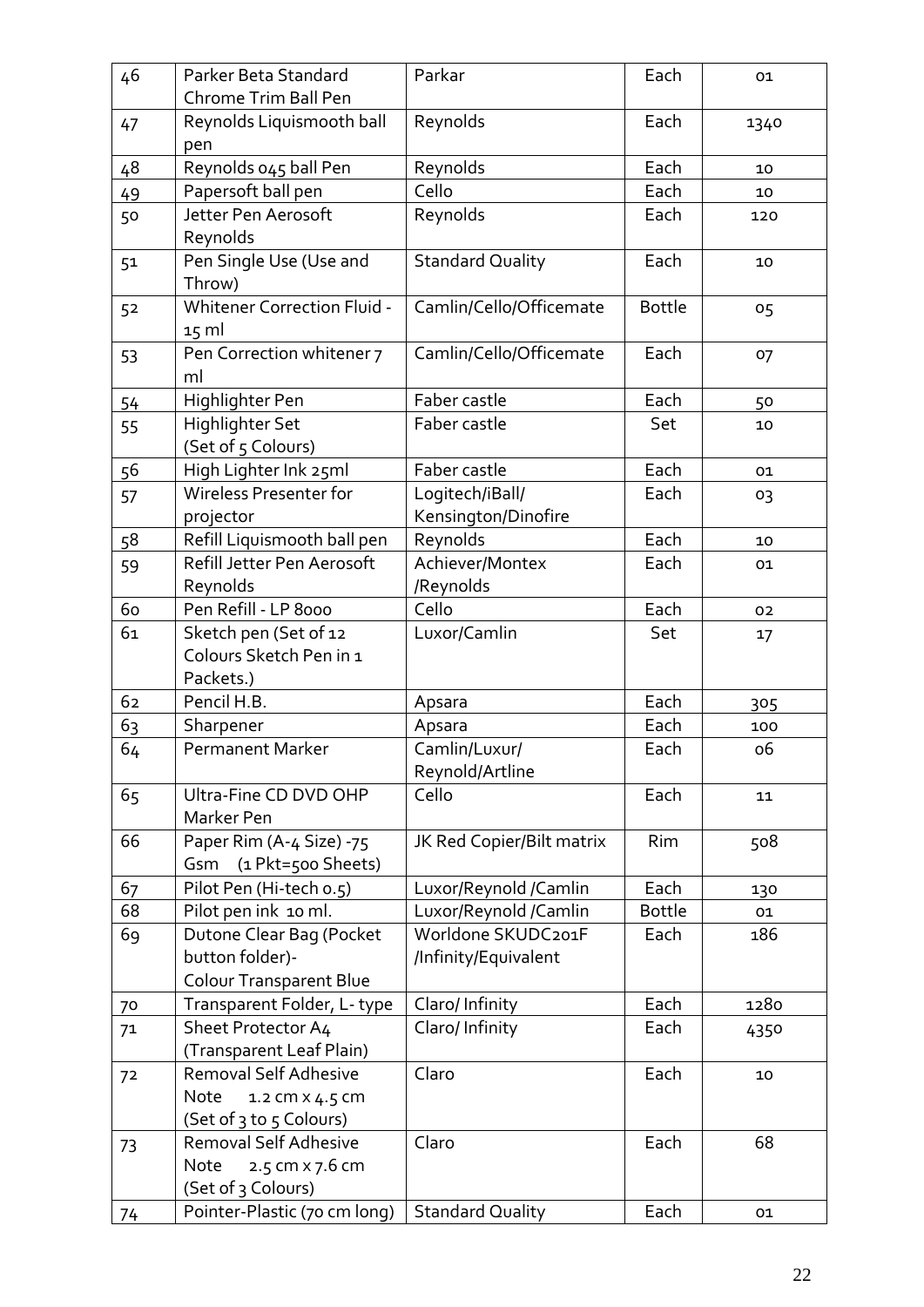| 75             | Paper Punch Machine Big                                                        | Kangaro                                             | Each | 01        |
|----------------|--------------------------------------------------------------------------------|-----------------------------------------------------|------|-----------|
|                | (HDP-2320)                                                                     |                                                     |      |           |
| 76             | Punch Blade Replacement<br>HDP-1320 & 2320 with Disc                           | Kangaro                                             | Set  | 02        |
| 77             | Paper Punch Machine DP<br>500                                                  | Kangaro                                             | Each | 04        |
| 78             | Attendance Register Page<br>250 (21 cm x 33 cm)                                | Alankar / Navneet                                   | Each | 03        |
| 79             | Register Inward/Outward<br>(Size 35 cm x 20 cm, Pages<br>200)                  | Alankar/ Navneet                                    | Each | <b>06</b> |
| 80             | Register 144 Page<br>(Size 21 cm x 33 cm)                                      | Alankar / Navneet                                   | Each | 10        |
| 81             | Register 288 Page<br>(Size 21 cm x 33 cm)                                      | Alankar/Navneet                                     | Each | 90        |
| 82             | Register 360 Page<br>(Size 21 cm x 33 cm)                                      | Alankar/ Navneet                                    | Each | 02        |
| 83             | Register Stock Ledger with<br>Index-300 Page                                   | <b>Standard Quality or</b><br>Equivalent Brand only | Each | 01        |
| 84             | Rubber Band (Medium<br>Size) Pack of 250 Gram                                  | <b>Standard Quality</b>                             | Pkt  | 02        |
| 85             | Scale (Plastic) 12"                                                            | <b>Standard Quality</b>                             | Each | 09        |
| 86             | Scale (Stainless Steel) 12"                                                    | <b>Standard Quality</b>                             | Each | <b>06</b> |
| 8 <sub>7</sub> | SS Scissor 7.5"-8.5"<br>(191mm or 210 mm)                                      | Infinity/ Claro/SAYA                                | Each | 25        |
| 88             | Stamp pad-Blue                                                                 | <b>Standard Quality</b>                             | Each | 05        |
| 89             | Separator/Index file divider<br>(Paper - A-4 Size) - Set of 1-<br>6            | Mahavir or equivalent                               | Each | 10        |
| 90             | Separator/Index file divider<br>(Paper - A-4 Size) - Set of 1-<br>12           | Mahavir or equivalent                               | Each | 90        |
| 91             | Separator/Index file divider<br>(Paper - A-4 Size) - Set of 1-<br>20           | Mahavir or equivalent                               | Each | 10        |
| 92             | Separator/Index file divider<br>(Paper - A-4 Size) - Set of 1-<br>31 or A to Z | Mahavir or equivalent                               | Each | 07        |
| 93             | Stapler (Kangaro) HD-10<br>small                                               | Kangaro                                             | Each | 24        |
| 94             | Stapler (Kangaroo) HP-45<br>Big                                                | Kangaro                                             | Each | 05        |
| 95             | <b>Stapler Heavy Duty</b><br>DS-23S13QL                                        | Kangaro                                             | Each | 01        |
| 96             | <b>Stapler Pin Heavy Duty</b><br>(Size-23/17) Big Size                         | Kangaro                                             | Pkt  | 20        |
| 97             | Stapler Pin (heavy duty)<br>(N0.23/15)                                         | Kangaro                                             | Pkt  | 10        |
| 98             | Stapler Pin 10 No.                                                             | Kangaro                                             | Pkt  | 96        |
| 99             | Stapler Pin 24/6 No                                                            | Kangaro                                             | Pkt  | 32        |
| 100            | B4 Name Tag with Thread                                                        | <b>Standard Quality</b>                             | Each | 455       |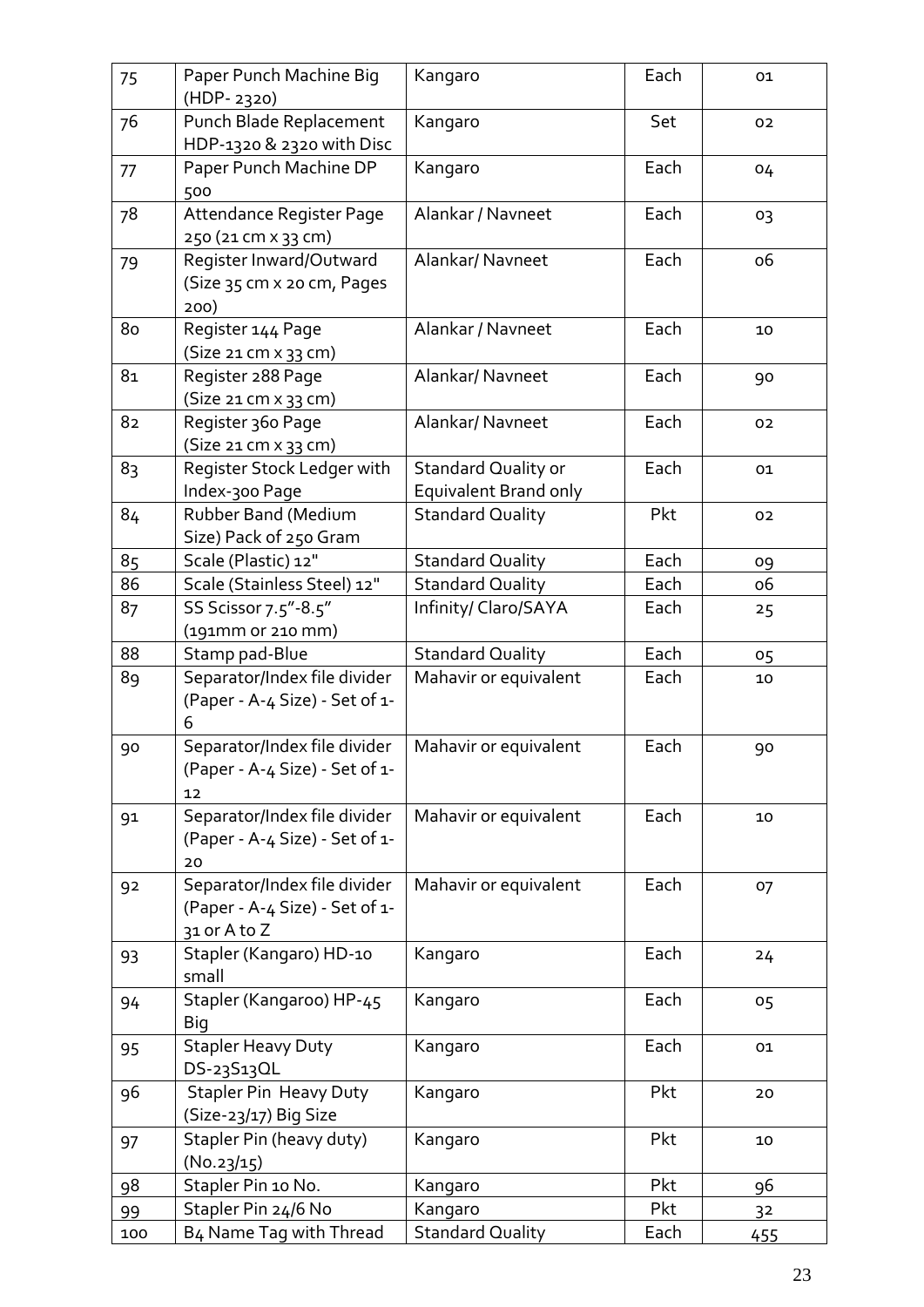|     |                                  |                            | Pkt  |                |
|-----|----------------------------------|----------------------------|------|----------------|
| 101 | U- Clip or Gem Glip 28/33        | <b>Standard Quality</b>    |      | 23             |
|     | mm-Plastic Coated (1             |                            |      |                |
|     | Pkt=100 Pcs)                     |                            |      |                |
| 102 | U-Clips or Gem Clip SS           | <b>Standard Quality</b>    | Pkt  | 05             |
|     | 30 <sub>mm</sub>                 |                            |      |                |
|     | (1 Pkt=100 Pcs)                  |                            |      |                |
| 103 | Vehicle Running Log Book         | <b>Standard Quality</b>    | Each | 02             |
|     | (2 Quire made of 6o GSM          |                            |      |                |
|     |                                  |                            |      |                |
|     | Orient Paper)                    |                            |      |                |
| 104 | White board Magnetic             | <b>Standard Quality</b>    | Each | 10             |
|     | Duster                           |                            |      |                |
| 105 | <b>White Board Marker</b>        | Camline, Artline,          | Each | 932            |
|     |                                  | Reynolds                   |      |                |
| 106 | <b>Wrapping Paper (High</b>      | <b>Standard Quality</b>    | Pkt  | 0 <sub>5</sub> |
|     | Quality)(Pack of 12 Nos. of      |                            |      |                |
|     | Sheets)                          |                            |      |                |
| 107 | Conference Pad                   | World one /Infinity        | Each | 580            |
|     | (20.5 x14.5 cm), Pages 24        |                            |      |                |
|     |                                  |                            |      |                |
| 108 | Writing Notepad, A/5, (14.5      | Matrix/world one           | Each | 155            |
|     | X 21 cm), Pages-80               |                            |      |                |
| 109 | Writing Notepad, A/4,            | Matrix/worldone            | Each | 85             |
|     | (20.5X 28 cm), Pages-80          |                            |      |                |
| 110 | business Card Holder 480         | Claro/Worldone             | Each | 01             |
|     | Card $(26 cm x 12 cm)$           |                            |      |                |
| 111 | Business Card Holder 500         | Claro/Worldone             | Each | 01             |
|     | Cards (A4 Size)                  |                            |      |                |
| 112 | Pin - Up Board-Size (2' x 3')    | <b>Standard Make</b>       | Each | 01             |
| 113 | Pin - Up Board-Size (4' x 3')    | <b>Standard Make</b>       | Each | 01             |
| 114 | Pin - Up Board-Size (6' x 4')    | <b>Standard Make</b>       | Each | 01             |
|     | Pin - Up Board-Size (8' x 4')    | <b>Standard Make</b>       | Each |                |
| 115 |                                  |                            |      | 01             |
| 116 | White Writing Board (2'x3')      | <b>Standard Make</b>       | Each | 01             |
| 117 | White Writing Board (4'x3')      | <b>Standard Make</b>       | Each | 01             |
| 118 | White Writing Board (6'x4')      | <b>Standard Make</b>       | Each | 01             |
| 119 | White Writing Board (8'x4')      | <b>Standard Make</b>       | Each | 01             |
| 120 | Flip Chart-25 mm Square          | <b>Standard Make</b>       | Each | 01             |
|     | (25 Sheets)                      |                            |      |                |
| 121 | A4 Label Self Adhesive           | Oddy or equivalent         | Pkt  | 09             |
|     | Sheet<br>$(1$ Pkt=100 Pcs)       |                            |      |                |
| 122 | <b>Acrylic Transparent Table</b> | <b>Standard Make</b>       | Each | 10             |
|     | Name Plate, T Shape, Size        |                            |      |                |
|     | (37x7 cm), Height-10 cm          |                            |      |                |
|     | <b>Acrylic Transparent Table</b> | <b>Standard Make</b>       | Each |                |
| 123 |                                  |                            |      | 10             |
|     | Name Plate, V Shape,             |                            |      |                |
|     | length=25 cm, Height-5 cm        |                            |      |                |
| 124 | Door Name Plate SS with          | Standard (SS)              | Each | 05             |
|     | black letter print               |                            |      |                |
|     | (Size-6cmx3ocm)                  |                            |      |                |
| 125 | Paper Legal -75GSM               | JK Copier Red/ Bilt matrix | Rim  | 01             |
|     | $(1$ Pkt=500 pcs)                |                            |      |                |
| 126 | Paper A3-75GSM (1Pkt=500         | JK Copier Red/Bilt matrix  | Rim  | 01             |
|     | pcs)                             |                            |      |                |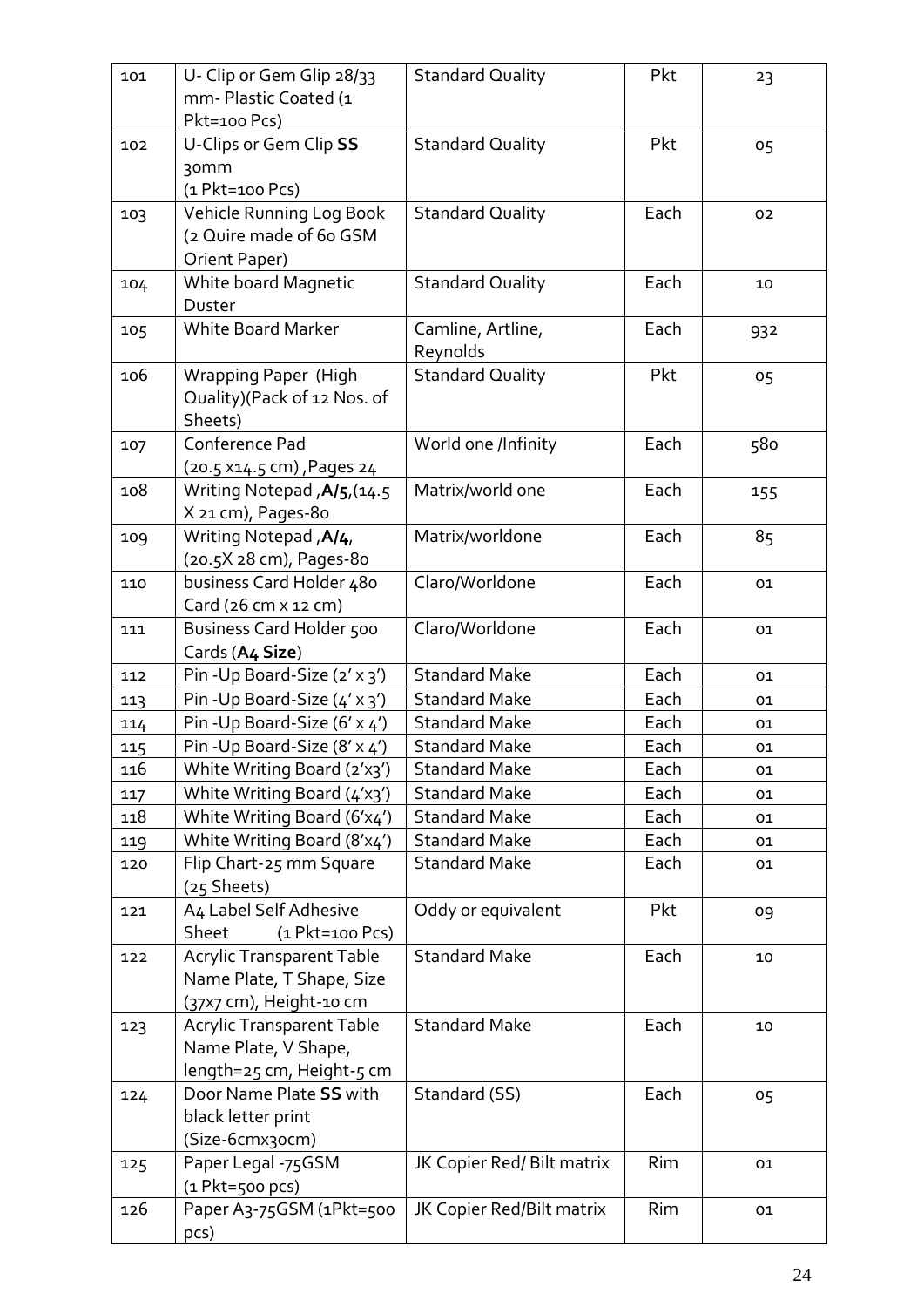| 127 | Graph Paper-A4 (Page)                                                                            | <b>Standard Make</b>                         | Each          | 50   |
|-----|--------------------------------------------------------------------------------------------------|----------------------------------------------|---------------|------|
| 128 | Fevi Quick                                                                                       | <b>Standard Make</b>                         | Each          | 05   |
| 129 | Visiting Card, Double Sided<br>Multicolour Print, 350GSM<br>$(1 Set = 200 PCs)$                  | <b>Standard Make</b>                         | Set           | 25   |
| 130 | Letter Head IIM Raipur,<br>Size A4, Executive Bond<br>Paper 100 GSM,<br><b>Multicolour Print</b> | <b>Executive Bond Paper</b>                  | Each          | 5000 |
| 131 | Candle wax Household<br>Candle<br>$(13$ cm $x$ 3 cm<br>x 7 cm, White                             | <b>Good Quality</b>                          | Packets       | 60   |
| 132 | Battery - AA size 1.5 volts                                                                      | Red Eveready                                 | Nos.          | 2000 |
| 133 | Battery - AAA size 1.5 volts                                                                     | Red Eveready                                 | Nos.          | 275  |
| 134 | Battery - AA size 1.5 volts                                                                      | Duracell                                     | Nos.          | 105  |
| 135 | Battery - AAA size 1.5 volts                                                                     | Duracell                                     | Nos.          | 10   |
| 136 | <b>Call Bell-Hand Manual</b><br>(Good sound)                                                     | <b>Standard Make</b>                         | Nos.          | 01   |
| 137 | All Out Machine                                                                                  | All out /Good Knight                         | Nos.          | 20   |
| 138 | All out Refile 6o days                                                                           | All out /Good Knight                         | Nos.          | 20   |
| 139 | Borosil Vision Glass Set,<br>350ml, Set of 6,<br>Transparent                                     | <b>BOROSILE</b>                              | Box           | 05   |
| 140 | Facial Tissue paper Box<br>(Facial Soft Tissue, 100 pulls<br>x 2 ply. Number of<br>sheets:200)   | Softwood / Paseo<br>Smart/Origami/Equivalent | Packets       | 60   |
| 141 | Waste Plastic Paper Basket<br>(Without Cover-10 Ltr)                                             | <b>Standard Make</b>                         | Nos.          | 10   |
| 142 | Plastic Dustbin with Cover-<br>30 Ltr                                                            | <b>Standard Make</b>                         | Nos.          | 10   |
| 143 | Plastic Pedal Dustbin -10<br>Ltr                                                                 |                                              |               | 10   |
| 144 | <b>Hand Towel</b>                                                                                | Bombay Dyeing<br>/Premium                    | Nos.          | 10   |
| 145 | PVC Anti Skid Welcome<br>Door Mat (Brown)                                                        | <b>Superior Quality</b>                      | Nos.          | 03   |
| 146 | <b>Glass Coaster Fibre</b>                                                                       | <b>Standard Make</b>                         | Nos.          | 15   |
| 147 | <b>Stainless Steel Cloth</b><br>Hanger (Heavy)                                                   | <b>Standard Make</b>                         | Nos.          | 10   |
| 148 | High quality unbreakable<br>fibre (16x12 inch) royal<br>plain tray                               | <b>Standard Make</b>                         | Nos.          | 10   |
| 149 | High quality unbreakable<br>fibre (12x7 inch) royal plain<br>tray                                | <b>Standard Make</b>                         | <b>Nos</b>    | 10   |
| 150 | Mustard Oil bottle (100ml)                                                                       | <b>Standard Make</b>                         | <b>Bottle</b> | 20   |
| 151 | Kapoor packet or box<br>(1 Pkt=50 tablets)                                                       | <b>Standard Make</b>                         | Pkt           | 01   |
| 152 | Computer CD Plane                                                                                | Moser Bear/Sony                              | <b>Nos</b>    | 05   |
| 153 | Computer DVD Plane                                                                               | Moser Bear/Sony                              | <b>Nos</b>    | 05   |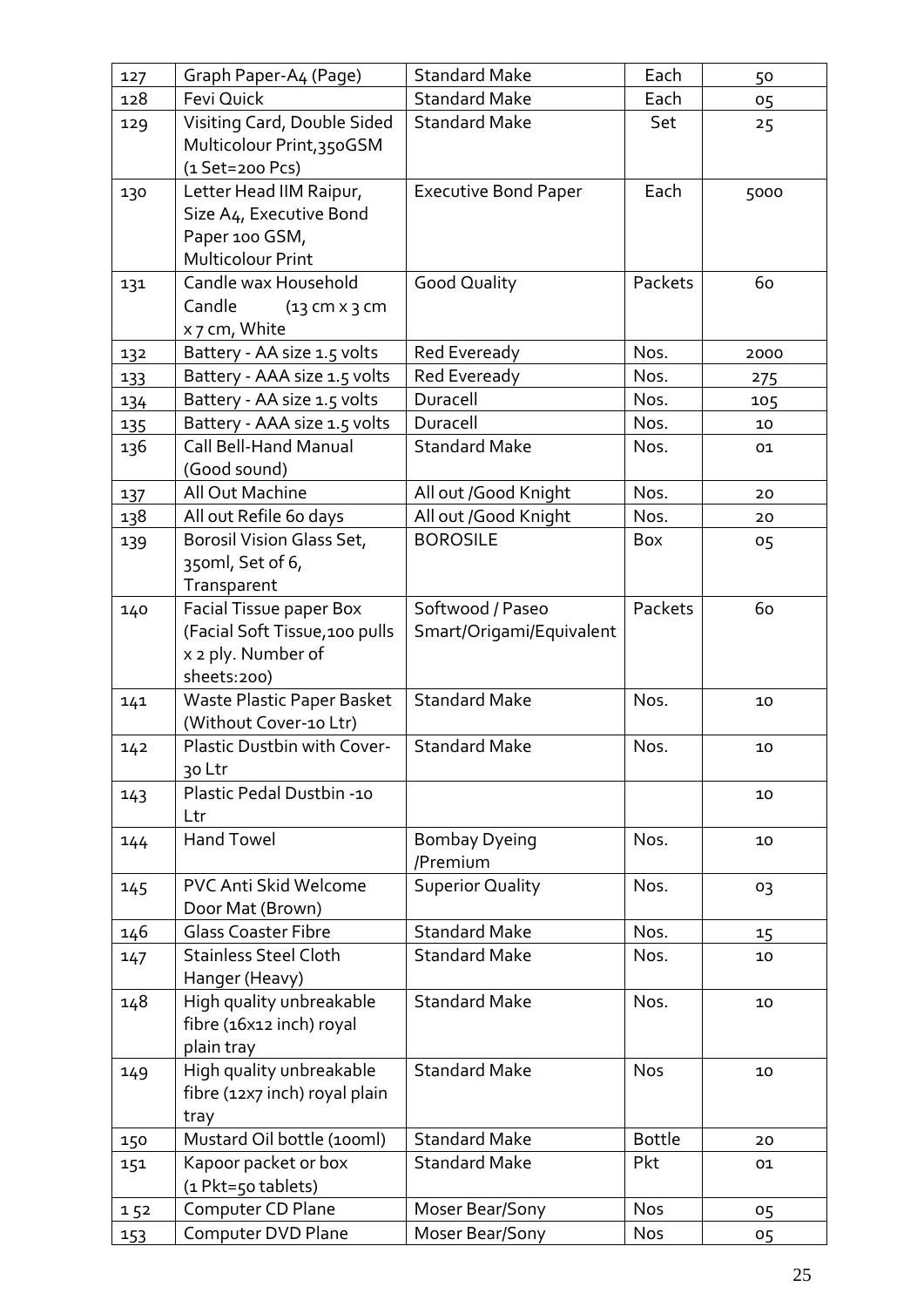| 154 | Computer Pen Drive o8 GB                                                                                                                                  | Sandisk/HP/<br>Kingston/SONY/<br>Moserbear | Nos.       | 03    |
|-----|-----------------------------------------------------------------------------------------------------------------------------------------------------------|--------------------------------------------|------------|-------|
| 155 | Computer Pen Drive 16 GB                                                                                                                                  | Sandisk/HP/Kingston/<br>SONY/Moserbear     | Nos.       | 03    |
| 156 | Computer Pen Drive 32 GB                                                                                                                                  | Sandisk/HP/Kingston/<br>SONY/Moserbear     | Nos.       | 07    |
| 157 | Computer Power Strip 4<br>Socket Single Switch with<br>10 Mtr with indicator<br>extension cord                                                            | Anchor Roma, havells or<br>Equivalent      | Nos.       | 01    |
| 158 | Computer Key Board                                                                                                                                        | HP, dell, Intex                            | Nos.       | 01    |
| 159 | <b>Computer Mouse</b>                                                                                                                                     | HP, dell, Intex                            | Nos.       | 01    |
| 160 | <b>Wireless Computer Mouse</b>                                                                                                                            | HP, dell, Intex                            | <b>Nos</b> | 01    |
| 161 | Taj Mahal Tea Bag (100 Tea<br>Bag)                                                                                                                        | Brooke Bond or<br>equivalent               | Pkt        | 03    |
| 162 | Everyday milk powder<br>Creamer, sachets 360g-<br>Pack of 120                                                                                             | Nestle or equivalent                       | Pkt        | 08    |
| 163 | Sugar Refined Sachets, 1 kg<br>Pack of 100                                                                                                                | <b>Good Quality</b>                        | Pkt        | 02    |
| 164 | Match Box (Small)                                                                                                                                         | <b>Good Quality</b>                        | Each       | 10    |
| 165 | <b>Cotton Wicks Packet (Small</b><br>packet)                                                                                                              | <b>Good Quality</b>                        | Pkt        | 05    |
| 166 | Battery-27A Size, 12 Volt                                                                                                                                 | Alkaline/Ultra                             | Each       | 02    |
| 167 | Printed, Number & Stapled<br>and supply of Examination<br>Main Answer book, Size A4,<br>75 GSM (Number of pages<br>12 back to back multicolour<br>print). | High Quality Paper and<br>Print            | Each       | 10000 |
| 168 | Printed, Number & Stapled<br>and supply of Additional<br>Answer Sheet, Size A4,<br>75 GSM (Number of pages<br>4 back to back multicolour<br>print).       | High Quality Paper and<br>Print            | Each       | 10000 |
| 169 | Letter Head Running Sheet<br>Print IIM Logo, Executive<br>Bond Paper 100 GSM, A4<br>Size Multicolour Print                                                | High Quality Paper and<br>Print            | Each       | 1000  |

- ➢ Rate must be filled for each item (Sr.No.1 to 169).
- $\triangleright$  GST will be paid extra as per actual at the time of billing.
- ➢ The successful bidder will be the tenderer who will be quoted lowest in every line of items. L1 rates are required to be matched by successful bidder for each line items where he has quoted higher.
- ➢ There would be no increase in rates during the Contract period including extension period.
- ➢ Rate should be inclusive of all charges (freight, delivery, packing etc.) **except GST.**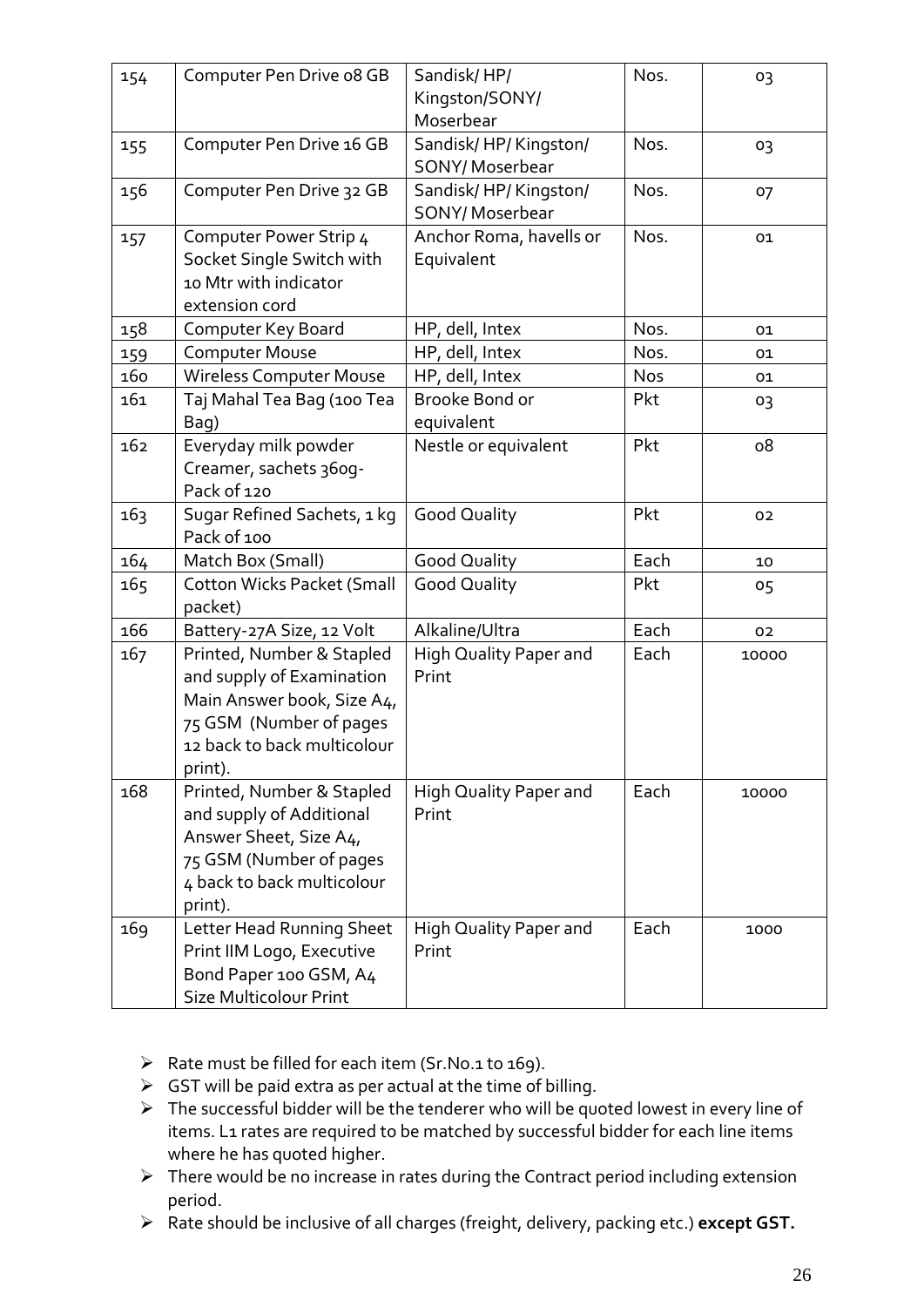➢ Above requirement/brand is tentative for reference/evaluation purpose only, which may be increased, decreased or can be removed (if not necessary). Equivalent brand or item may be accepted (as per the directives of IIM Raipur administration) as per the similar quality & properties.